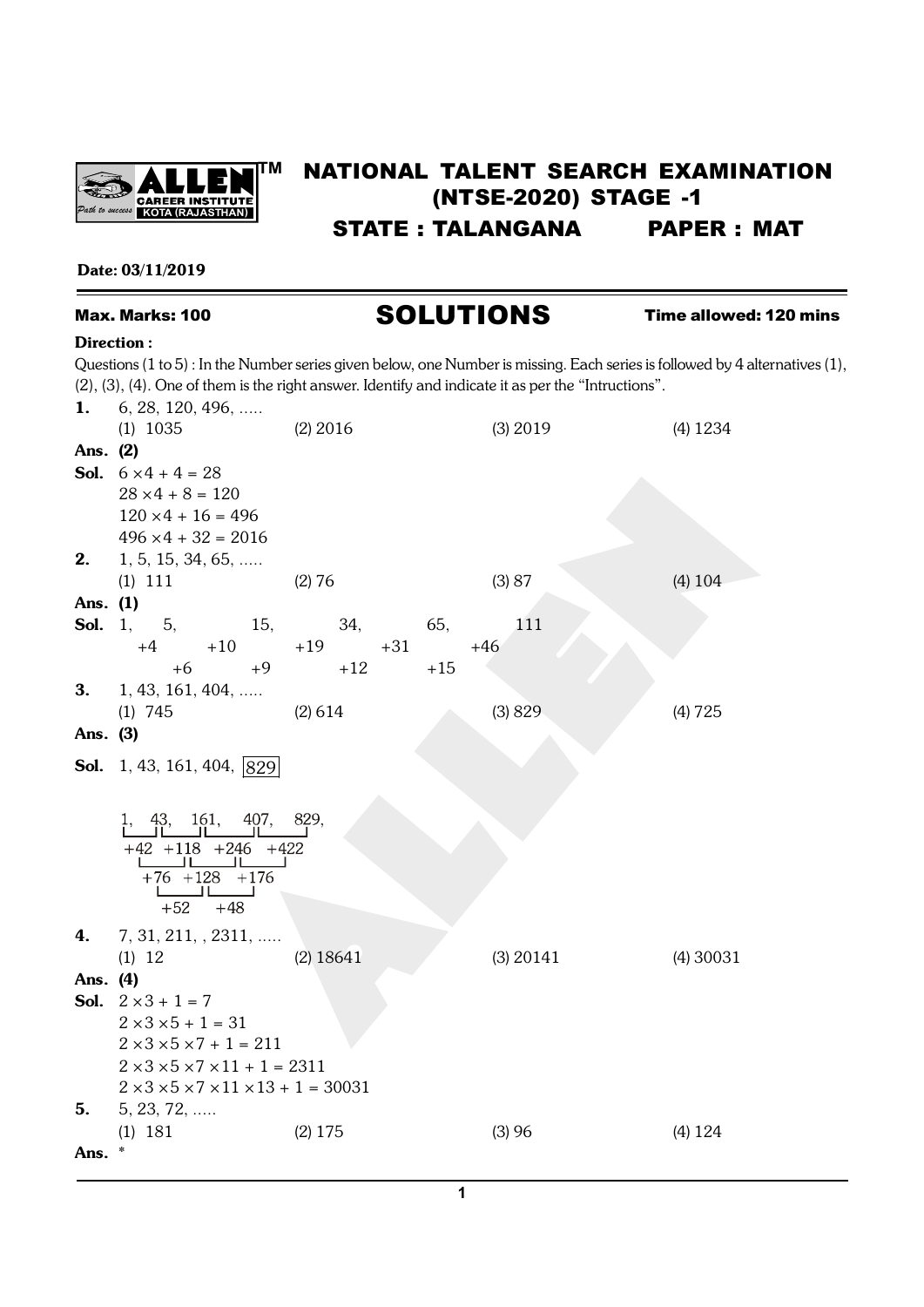Questions (6 to 10) : In each of the following Questions, a letter series is given in which some letters are missing. The missing letters are given in the proper sequence as one of the alternatives. Find the correct alternative.

| 6.       | $\_$ aba $\_$ ba $\_$ ab                                                                                                                                                                                                                                                                                                                                                             |                                                                                                                             |              |              |  |  |
|----------|--------------------------------------------------------------------------------------------------------------------------------------------------------------------------------------------------------------------------------------------------------------------------------------------------------------------------------------------------------------------------------------|-----------------------------------------------------------------------------------------------------------------------------|--------------|--------------|--|--|
|          | $(1)$ abbba                                                                                                                                                                                                                                                                                                                                                                          | $(2)$ abbab                                                                                                                 | $(3)$ baabb  | $(4)$ bbaba  |  |  |
| Ans. (2) |                                                                                                                                                                                                                                                                                                                                                                                      |                                                                                                                             |              |              |  |  |
|          | <b>Sol.</b> $\underline{a} \underline{b}$ / $ab$ / $\underline{ab}$ / $\underline{a} \underline{b}$ / $\underline{a} \underline{b}$ / $ab$                                                                                                                                                                                                                                           |                                                                                                                             |              |              |  |  |
|          | <b>7.</b> $ab_{---}b_{}$                                                                                                                                                                                                                                                                                                                                                             |                                                                                                                             |              |              |  |  |
|          | $(1)$ abaab                                                                                                                                                                                                                                                                                                                                                                          | (2) abbab                                                                                                                   | $(3)$ baaab  | $(4)$ babba  |  |  |
| Ans. (3) |                                                                                                                                                                                                                                                                                                                                                                                      |                                                                                                                             |              |              |  |  |
|          | Sol. $ab\underline{b}/\underline{a} \underline{a} \underline{b}/\underline{a} \underline{b} \underline{b}/\underline{a} \underline{a} \underline{b}$                                                                                                                                                                                                                                 |                                                                                                                             |              |              |  |  |
| 8.       | $\_$ baa $\_$ aab $\_$ a $\_$ a                                                                                                                                                                                                                                                                                                                                                      |                                                                                                                             |              |              |  |  |
|          | $(1)$ aabb                                                                                                                                                                                                                                                                                                                                                                           | $(2)$ aaba                                                                                                                  | $(3)$ abab   | $(4)$ baab   |  |  |
| Ans. (3) |                                                                                                                                                                                                                                                                                                                                                                                      |                                                                                                                             |              |              |  |  |
|          | Sol. aba/aba/aba/aba                                                                                                                                                                                                                                                                                                                                                                 |                                                                                                                             |              |              |  |  |
| 9.       | $\overline{a}$ $\overline{a}$ $\overline{a}$ $\overline{a}$ $\overline{a}$ $\overline{a}$ $\overline{a}$ $\overline{a}$ $\overline{a}$ $\overline{a}$ $\overline{a}$ $\overline{a}$ $\overline{a}$ $\overline{a}$ $\overline{a}$ $\overline{a}$ $\overline{a}$ $\overline{a}$ $\overline{a}$ $\overline{a}$ $\overline{a}$ $\overline{a}$ $\overline{a}$ $\overline{a}$ $\overline{$ |                                                                                                                             |              |              |  |  |
|          | $(1)$ ababb                                                                                                                                                                                                                                                                                                                                                                          | $(2)$ baaab                                                                                                                 | $(3)$ bbaba  | $(4)$ babbb  |  |  |
| Ans. (4) |                                                                                                                                                                                                                                                                                                                                                                                      |                                                                                                                             |              |              |  |  |
|          | <b>Sol.</b> $\underline{b}$ a $b$ a $\angle$ b $b$ b $a$ $\angle$ a $\underline{b}$ a $\underline{b}$ $\angle$ $\underline{b}$                                                                                                                                                                                                                                                       |                                                                                                                             |              |              |  |  |
|          | <b>10.</b> $\log_{10} m - m = \log_{10} m$                                                                                                                                                                                                                                                                                                                                           |                                                                                                                             |              |              |  |  |
|          | $(1)$ mnpmon                                                                                                                                                                                                                                                                                                                                                                         | $(2)$ mpnmop                                                                                                                | $(3)$ mnompn | $(4)$ mnpomn |  |  |
| Ans. (1) |                                                                                                                                                                                                                                                                                                                                                                                      |                                                                                                                             |              |              |  |  |
|          | Sol. mopn/mopn/mopn/mopn                                                                                                                                                                                                                                                                                                                                                             |                                                                                                                             |              |              |  |  |
|          | Direction:                                                                                                                                                                                                                                                                                                                                                                           |                                                                                                                             |              |              |  |  |
|          | term from options.                                                                                                                                                                                                                                                                                                                                                                   | Questions (11 to 15): In the following alphabet series, a term is missing as shown by Question mark (?). Choose the missing |              |              |  |  |
|          | 11. eac, gce, ieg, ?                                                                                                                                                                                                                                                                                                                                                                 |                                                                                                                             |              |              |  |  |
|          | $(1)$ jhi                                                                                                                                                                                                                                                                                                                                                                            | $(2)$ jgi                                                                                                                   | $(3)$ kgi    | (4) khi      |  |  |
| Ans. (3) |                                                                                                                                                                                                                                                                                                                                                                                      |                                                                                                                             |              |              |  |  |
| Sol.     | $+2$<br>$\frac{+2}{9}$ c e <sub>2</sub><br>$\frac{+2}{1}$ e g <sub>+2</sub> k g i                                                                                                                                                                                                                                                                                                    |                                                                                                                             |              |              |  |  |
| 12.      | ejo, tyd, ins, xch, ?                                                                                                                                                                                                                                                                                                                                                                |                                                                                                                             |              |              |  |  |
|          | $(1)$ nrw                                                                                                                                                                                                                                                                                                                                                                            | $(2)$ mrw                                                                                                                   | $(3)$ msx    | $(4)$ nsx    |  |  |
| Ans. (2) |                                                                                                                                                                                                                                                                                                                                                                                      |                                                                                                                             |              |              |  |  |
| Sol.     | $^{a}_{+15}$<br>$+15$<br>$+15$<br>$+15$                                                                                                                                                                                                                                                                                                                                              | $s_{+15}$ x c h 5<br>m r w<br>$+15$                                                                                         |              |              |  |  |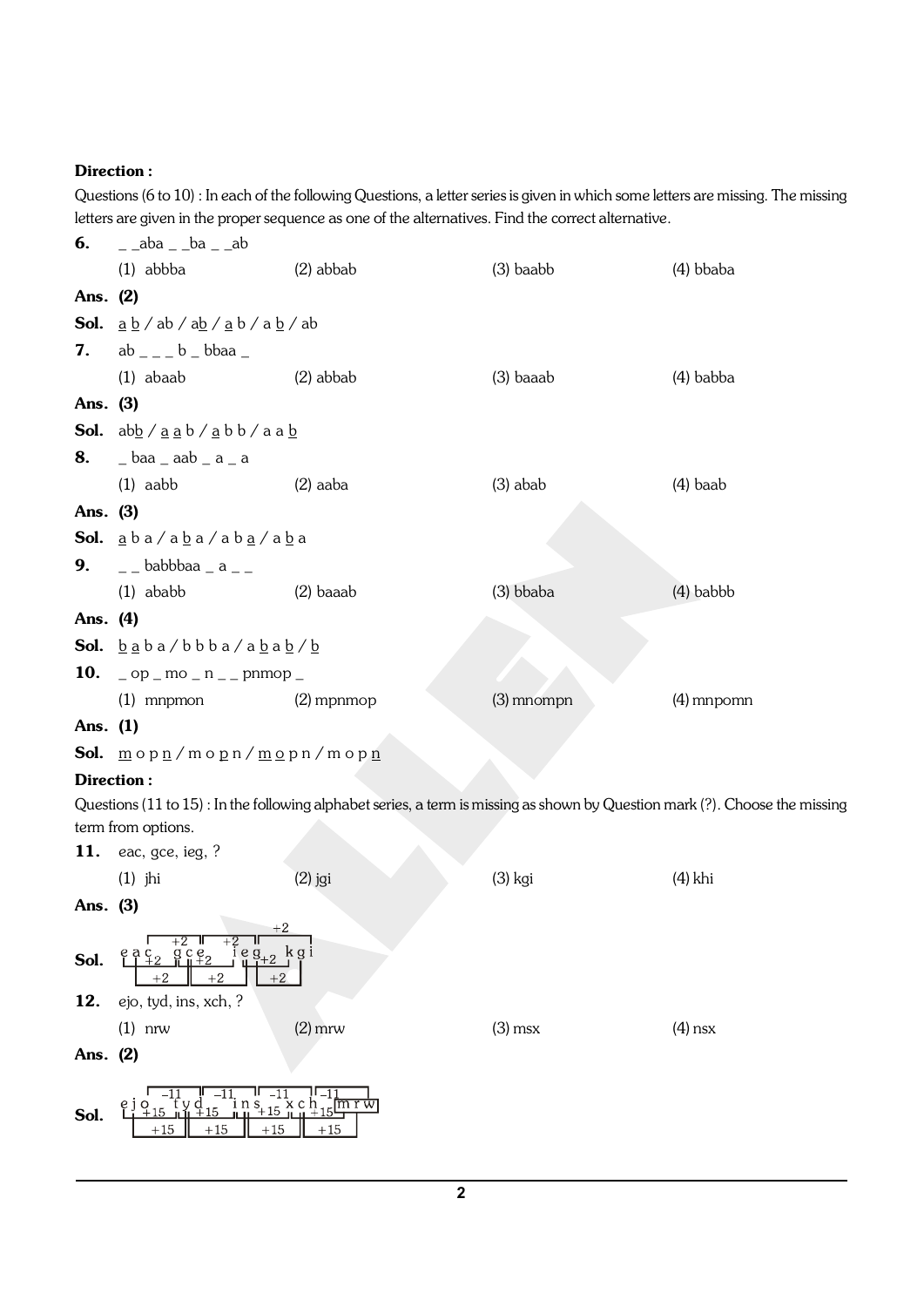

|          | $(1)$ 27U24 | $(2)$ 47U15 | $(3)$ 45U15 | $(4)$ 47V14 |
|----------|-------------|-------------|-------------|-------------|
| Ans. (2) |             |             |             |             |
|          |             |             |             |             |



 $\overline{4}$ 

 $(2)^2$ 

9

 $(3)^2$ 

16

 $(4)^2$ 

 $(5)^2$ 

Questions (16 to 20 ) : Observe the diagram carefully and then answer the following Questions. Here, rectangle represents males, triangles represents the people who did PhD, circle represents Urban and squre represents civil servants.



| <b>16.</b> How many urban male civil servants are there? |          |          |       |
|----------------------------------------------------------|----------|----------|-------|
| (1)8                                                     | $(2)$ 26 | $(3)$ 11 | (4)39 |

 $\rightarrow$ Number series

Ans. (1)

Sol. Number of urban male civil servants are represented by '8'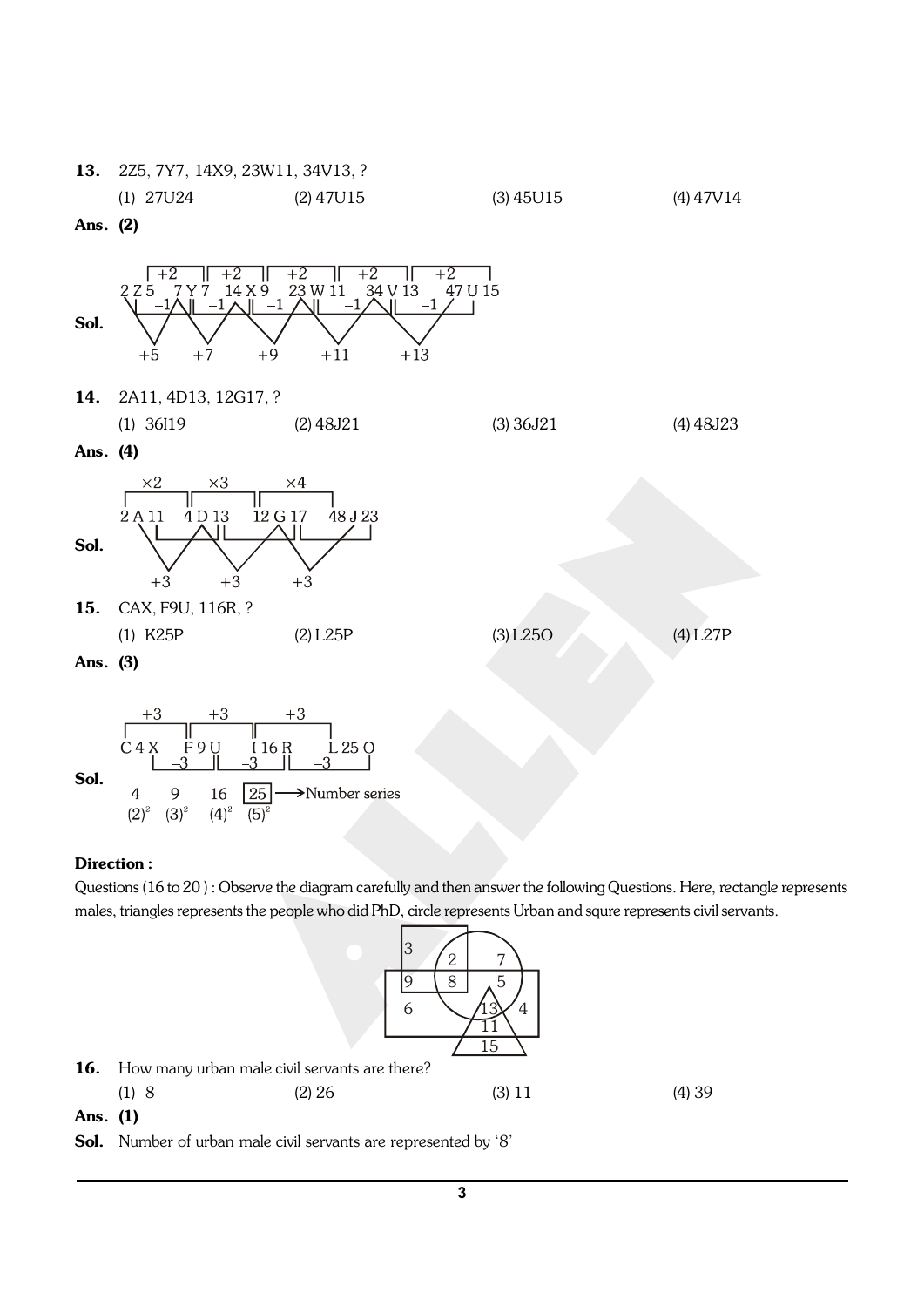|          | 17. How many female PhD are there?                                  |                                                                                              |             |                                                                                                                                                                                                                                                               |  |  |  |
|----------|---------------------------------------------------------------------|----------------------------------------------------------------------------------------------|-------------|---------------------------------------------------------------------------------------------------------------------------------------------------------------------------------------------------------------------------------------------------------------|--|--|--|
|          | $(1)$ 39                                                            | (2) 11                                                                                       | (3) 15      | (4) 26                                                                                                                                                                                                                                                        |  |  |  |
| Ans. (3) |                                                                     |                                                                                              |             |                                                                                                                                                                                                                                                               |  |  |  |
| Sol.     |                                                                     | Number of female PHD are represented by '15'                                                 |             |                                                                                                                                                                                                                                                               |  |  |  |
| 18.      |                                                                     | How many urban male phD civil servants are there?                                            |             |                                                                                                                                                                                                                                                               |  |  |  |
|          | (1) 10                                                              | (2) 8                                                                                        | (3) 13      | (4) None of these                                                                                                                                                                                                                                             |  |  |  |
| Ans. (4) |                                                                     |                                                                                              |             |                                                                                                                                                                                                                                                               |  |  |  |
| Sol.     |                                                                     | None of the number represents the urban male PHD Civil servants are three.                   |             |                                                                                                                                                                                                                                                               |  |  |  |
| 19.      |                                                                     | How many urban female civil servants are there?                                              |             |                                                                                                                                                                                                                                                               |  |  |  |
|          | (1) 3                                                               | (2) 2                                                                                        | (3) 7       | $(4)$ 15                                                                                                                                                                                                                                                      |  |  |  |
| Ans. (2) |                                                                     |                                                                                              |             |                                                                                                                                                                                                                                                               |  |  |  |
| Sol.     |                                                                     | Number of urban female civil servants are represented by '2'.                                |             |                                                                                                                                                                                                                                                               |  |  |  |
| 20.      | How many urban male PhD are there?                                  |                                                                                              |             |                                                                                                                                                                                                                                                               |  |  |  |
|          | $(1)$ 15                                                            | (2) 13                                                                                       | (3) 39      | (4) None of these                                                                                                                                                                                                                                             |  |  |  |
| Ans. (2) |                                                                     |                                                                                              |             |                                                                                                                                                                                                                                                               |  |  |  |
|          |                                                                     | <b>Sol.</b> Number of urban male PHD are represented by '13'.                                |             |                                                                                                                                                                                                                                                               |  |  |  |
|          | Direction:                                                          |                                                                                              |             |                                                                                                                                                                                                                                                               |  |  |  |
|          | <b>21.</b> $5 + 3 \times 6 - 4 \div 2 = 4 \times 3 - 10 \div 2 + 7$ | as one of the alternatives under the expressions. Find the correct alternative in each case. |             | Questions (21 to 25) : In each of the following Questions, the two expressions on either side of sign (=) will have the same<br>value. if two terms on either side or on the same side are interchanged, the correct terms to be interchanged have been given |  |  |  |
|          | $(1)$ 4, 7                                                          | $(2)$ 5, 7                                                                                   | (3) 6, 4    | $(4)$ 6, 10                                                                                                                                                                                                                                                   |  |  |  |
| Ans. (3) |                                                                     |                                                                                              |             |                                                                                                                                                                                                                                                               |  |  |  |
|          | <b>Sol.</b> $5 + 3 \times 6 \div 2 = 4 \times 3 - 10 \div 2 + 7$    |                                                                                              |             |                                                                                                                                                                                                                                                               |  |  |  |
|          | after interchanging 6, 4                                            |                                                                                              |             |                                                                                                                                                                                                                                                               |  |  |  |
|          | $5 + 3 \times 4 - 6 \div 2 = 4 \times 3 - 10 \div 2 + 7$            |                                                                                              |             |                                                                                                                                                                                                                                                               |  |  |  |
|          | $17 - 3 = 19 - 5$                                                   |                                                                                              |             |                                                                                                                                                                                                                                                               |  |  |  |
|          | $14 = 14$                                                           |                                                                                              |             |                                                                                                                                                                                                                                                               |  |  |  |
|          | $LHS = RHS$                                                         |                                                                                              |             |                                                                                                                                                                                                                                                               |  |  |  |
| 22.      | $7 \times 2 - 3 + 8 \div 4 = 5 + 6 \times 2 - 24 \div 3$            |                                                                                              |             |                                                                                                                                                                                                                                                               |  |  |  |
|          | $(1)$ 2, 6                                                          | $(2)$ 6, 5                                                                                   | $(3)$ 3, 24 | $(4)$ 7, 6                                                                                                                                                                                                                                                    |  |  |  |
| Ans. (4) |                                                                     |                                                                                              |             |                                                                                                                                                                                                                                                               |  |  |  |
|          |                                                                     | <b>Sol.</b> $7 \times 2 - 3 + 8 \div 4 = 5 + 6 \times 2 - 24 \div 3$                         |             |                                                                                                                                                                                                                                                               |  |  |  |
|          | After interchanging 7 and 6                                         |                                                                                              |             |                                                                                                                                                                                                                                                               |  |  |  |
|          | $6 \times 2 - 3 + 8 \div 4 = 5 + 7 \times 2 - 24 \div 3$            |                                                                                              |             |                                                                                                                                                                                                                                                               |  |  |  |
|          | $12 - 3 + 2 = 5 + 14 - 8$                                           |                                                                                              |             |                                                                                                                                                                                                                                                               |  |  |  |
|          | $14 - 3 = 19 - 8$                                                   |                                                                                              |             |                                                                                                                                                                                                                                                               |  |  |  |
|          | $11 = 11$                                                           |                                                                                              |             |                                                                                                                                                                                                                                                               |  |  |  |
|          | $LHS = RHS$                                                         |                                                                                              |             |                                                                                                                                                                                                                                                               |  |  |  |
|          |                                                                     |                                                                                              |             |                                                                                                                                                                                                                                                               |  |  |  |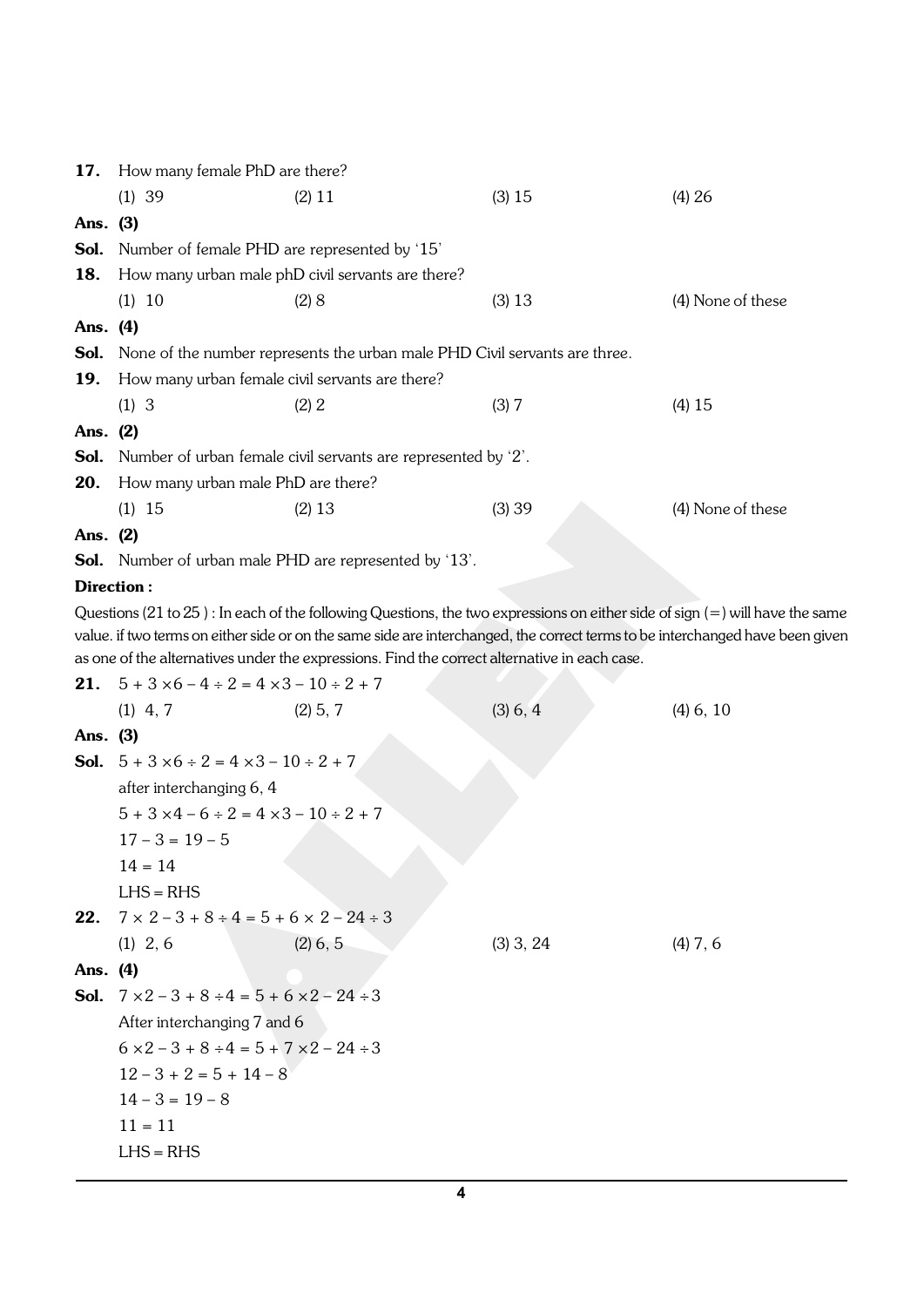|          | <b>23.</b> $15 + 3 \times 4 - 8 \div 2 = 8 \times 5 + 16 + 2 - 1$     |             |              |             |
|----------|-----------------------------------------------------------------------|-------------|--------------|-------------|
|          | $(1)$ 3, 5                                                            | $(2)$ 15, 5 | $(3)$ 15, 16 | $(4)$ 3, 1  |
| Ans. (1) |                                                                       |             |              |             |
|          | <b>Sol.</b> $15 + 3 \times 4 - 8 \div 2 = 8 \times 5 + 16 \div 2 - 1$ |             |              |             |
|          | After interchanging 3 and 5                                           |             |              |             |
|          | $15 + 5 \times 4 - 8 \div 2 = 8 \times 3 + 16 \div 2 - 1$             |             |              |             |
|          | $15 + 20 - 4 = 24 + 8 - 1$                                            |             |              |             |
|          | $35 - 4 = 32 - 1$                                                     |             |              |             |
|          | $31 = 31$                                                             |             |              |             |
|          | $LHS = RHS$                                                           |             |              |             |
|          | <b>24.</b> $6 \times 3 + 8 \div 2 - 1 = 9 - 8 \div 4 + 5 \times 2$    |             |              |             |
|          | $(1)$ 3, 4                                                            | $(2)$ 3, 5  | (3) 6, 9     | $(4)$ 9, 5  |
| Ans. (4) |                                                                       |             |              |             |
|          | <b>Sol.</b> $6 \times 3 + 8 \div 2 - 1 = 9 - 8 \div 4 + 5 \times 2$   |             |              |             |
|          | After interchanging 9 and 5                                           |             |              |             |
|          | $6 \times 3 + 8 \div 2 - 1 = 5 - 8 \div 4 + 9 \times 2$               |             |              |             |
|          | $18 + 4 - 1 = 5 - 2 + 18$                                             |             |              |             |
|          | $21 = 21$                                                             |             |              |             |
|          | $LHS = RHS$                                                           |             |              |             |
| 25.      | $8 \div 2 \times (-11) + 9 = 6 \times 2 - 5 + 4 \div 2$               |             |              |             |
|          | $(1)$ 5, 9                                                            | (2) 8, 5    | $(3)$ 9, 6   | $(4)$ 11, 5 |
|          | Ans. BONUS                                                            |             |              |             |

#### Sol.

#### Direction :

Questions (26 to 30 ) : In this type of Questions, a figure or a matrix is given in which some numbers are filled acocording to a rule. A place is left blank with Questions mark. Find out which number will repalce the Questions mark. Find out which number will replace the Question mark (?) from given options.

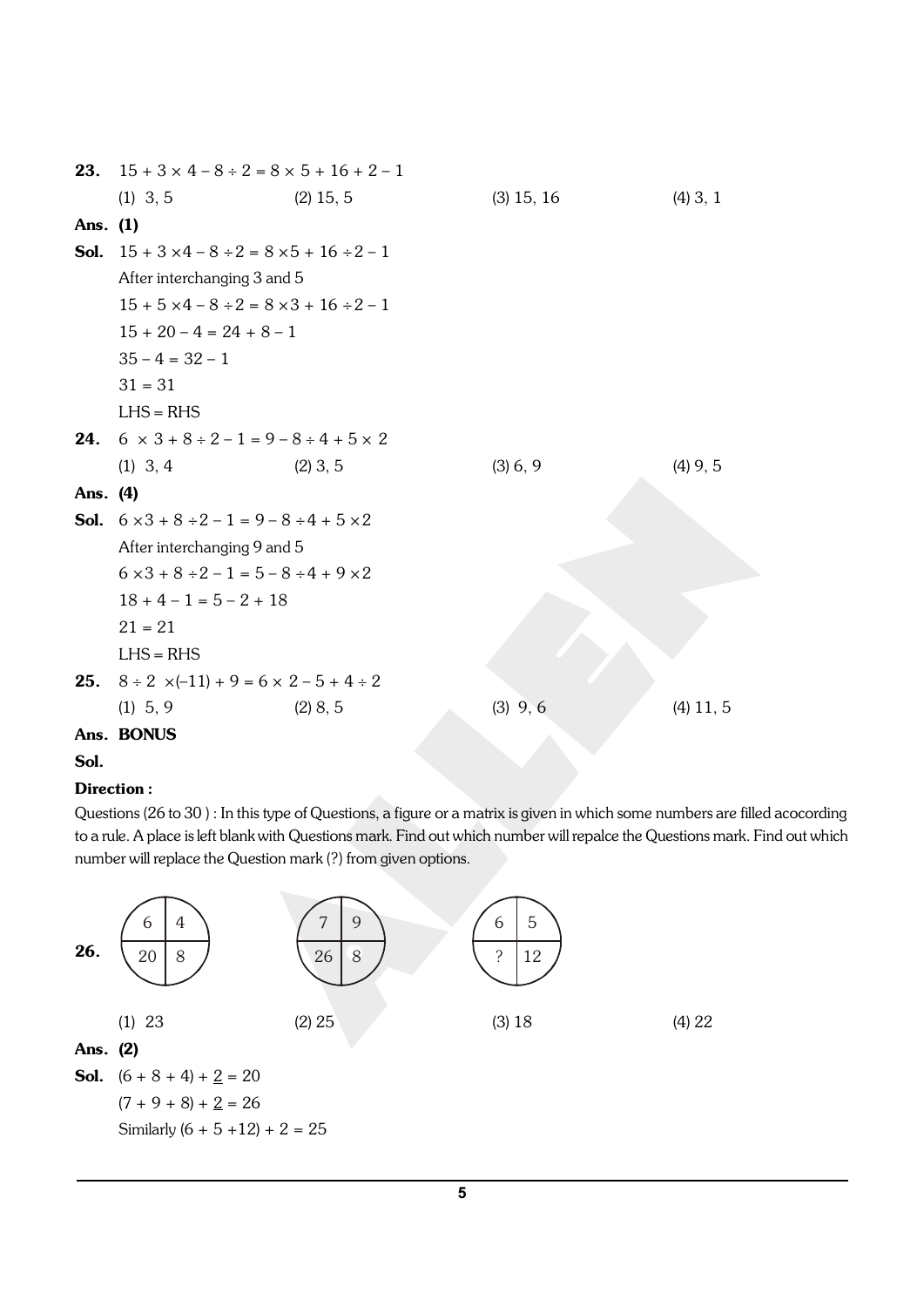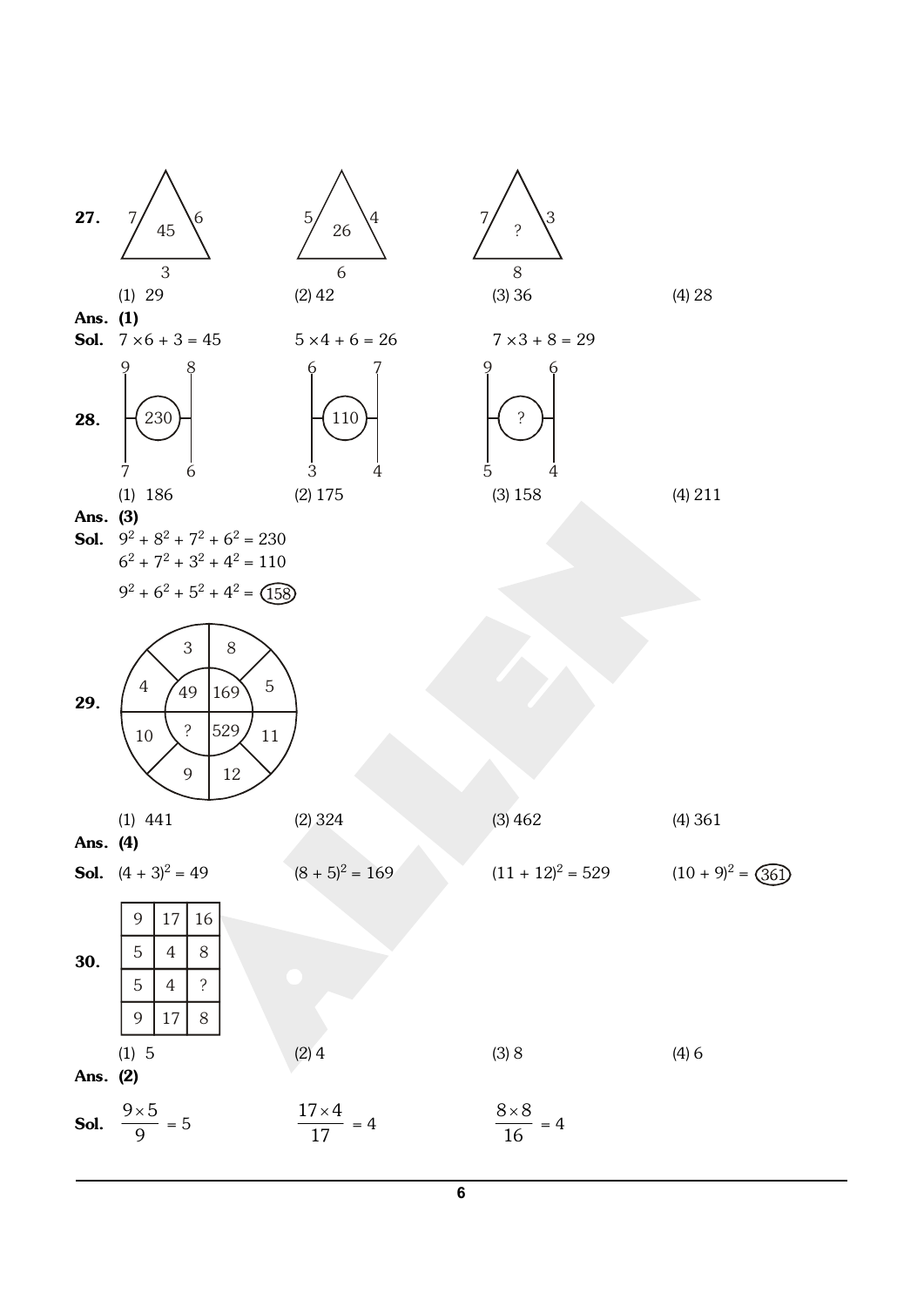Questions (31 to 35 ) : Arrange the words given below in a meaningful sequence and choose correct answer from the 4 options.

|          | <b>31.</b> 1. Key, 2. Door, 3. Lock, 4. Room, 5. Switch on. |                                                                             |                                                                                 |                                                                                                                             |  |
|----------|-------------------------------------------------------------|-----------------------------------------------------------------------------|---------------------------------------------------------------------------------|-----------------------------------------------------------------------------------------------------------------------------|--|
|          | (1) $5, 1, 2, 4, 3$ (2) $4, 2, 1, 5, 3$                     |                                                                             | $(3)$ 1, 3, 2, 4, 5 $(4)$ 1, 2, 3, 5, 4                                         |                                                                                                                             |  |
| Ans. (3) |                                                             |                                                                             |                                                                                 |                                                                                                                             |  |
|          | Sol. Key-Lock-Door-Room-Switch on                           |                                                                             |                                                                                 |                                                                                                                             |  |
|          | 1, 3, 2, 4, 5                                               |                                                                             |                                                                                 |                                                                                                                             |  |
| 32.      |                                                             | 1. Word, 2. Paragraph, 3. Sentence, 4. Letters, 5. Phrase                   |                                                                                 |                                                                                                                             |  |
|          |                                                             |                                                                             | (1) $4, 1, 5, 2, 3$ (2) $4, 1, 3, 5, 2$ (3) $4, 2, 5, 1, 3$ (4) $4, 1, 5, 3, 2$ |                                                                                                                             |  |
| Ans. (4) |                                                             |                                                                             |                                                                                 |                                                                                                                             |  |
|          |                                                             | <b>Sol.</b> Letters – Word – Phrase – Sentence – Paragraph.                 |                                                                                 |                                                                                                                             |  |
|          | 4, 1, 5, 3, 2                                               |                                                                             |                                                                                 |                                                                                                                             |  |
| 33.      |                                                             | 1. Police, 2. Punishment, 3. Crime, 4. Judge, 5. Judgement                  |                                                                                 |                                                                                                                             |  |
|          | (1) $3, 1, 2, 4, 5$ (2) $3, 1, 2, 5, 4$                     |                                                                             | $(3)$ 3, 1, 4, 2, 5                                                             | $(4)$ 3, 1, 4, 5, 2                                                                                                         |  |
| Ans. (4) |                                                             |                                                                             |                                                                                 |                                                                                                                             |  |
|          |                                                             | <b>Sol.</b> Crime – Police – Judge – Judgement – Punishment                 |                                                                                 |                                                                                                                             |  |
|          | 3, 1, 4, 5, 2                                               |                                                                             |                                                                                 |                                                                                                                             |  |
| 34.      |                                                             | 1. Family, 2. Community, 3. Member, 4. Locality, 5. Country                 |                                                                                 |                                                                                                                             |  |
|          | (1) $3, 1, 2, 4, 5$ (2) $3, 1, 2, 5, 4$                     |                                                                             | $(3)$ 3, 1, 4, 2, 5                                                             | $(4)$ 3, 1, 4, 5, 2                                                                                                         |  |
| Ans. (1) |                                                             |                                                                             |                                                                                 |                                                                                                                             |  |
|          |                                                             | <b>Sol.</b> Member – Family – Community – Locality – Country                |                                                                                 |                                                                                                                             |  |
|          | 3, 1, 2, 4, 5                                               |                                                                             |                                                                                 |                                                                                                                             |  |
| 35.      |                                                             | 1. Poverty, 2. Population, 3. Death, 4. Unemployment, 5. Disease            |                                                                                 |                                                                                                                             |  |
|          | (1) $2, 3, 4, 5, 1$ (2) $3, 4, 2, 5, 1$                     |                                                                             |                                                                                 | $(3)$ 2, 4, 1, 5, 3 $(4)$ 1, 2, 3, 4, 5                                                                                     |  |
| Ans. (3) |                                                             |                                                                             |                                                                                 |                                                                                                                             |  |
|          |                                                             | <b>Sol.</b> Population - Unemployment - Poverty - Diesease - Death          |                                                                                 |                                                                                                                             |  |
|          | 2, 4, 1, 5, 3                                               |                                                                             |                                                                                 |                                                                                                                             |  |
|          | Direction:                                                  |                                                                             |                                                                                 |                                                                                                                             |  |
|          |                                                             | which bears the same relationship to the third word, as the first two bear. |                                                                                 | Questions (36 to 40): Find out the relationship between the first two words and choose the word from the given alternative, |  |
| 36.      | Funk: Vitamins: Curie: ?                                    |                                                                             |                                                                                 |                                                                                                                             |  |
|          | $(1)$ Uranium                                               | (2) Radium                                                                  | (3) Radioactivity                                                               | (4) Photography                                                                                                             |  |
| Ans. (2) |                                                             |                                                                             |                                                                                 |                                                                                                                             |  |
| Sol.     |                                                             | Casijmir Funk formulated 1st the concept of vitamins.                       |                                                                                 |                                                                                                                             |  |
|          | Marie Curie was pioneer of radium.                          |                                                                             |                                                                                 |                                                                                                                             |  |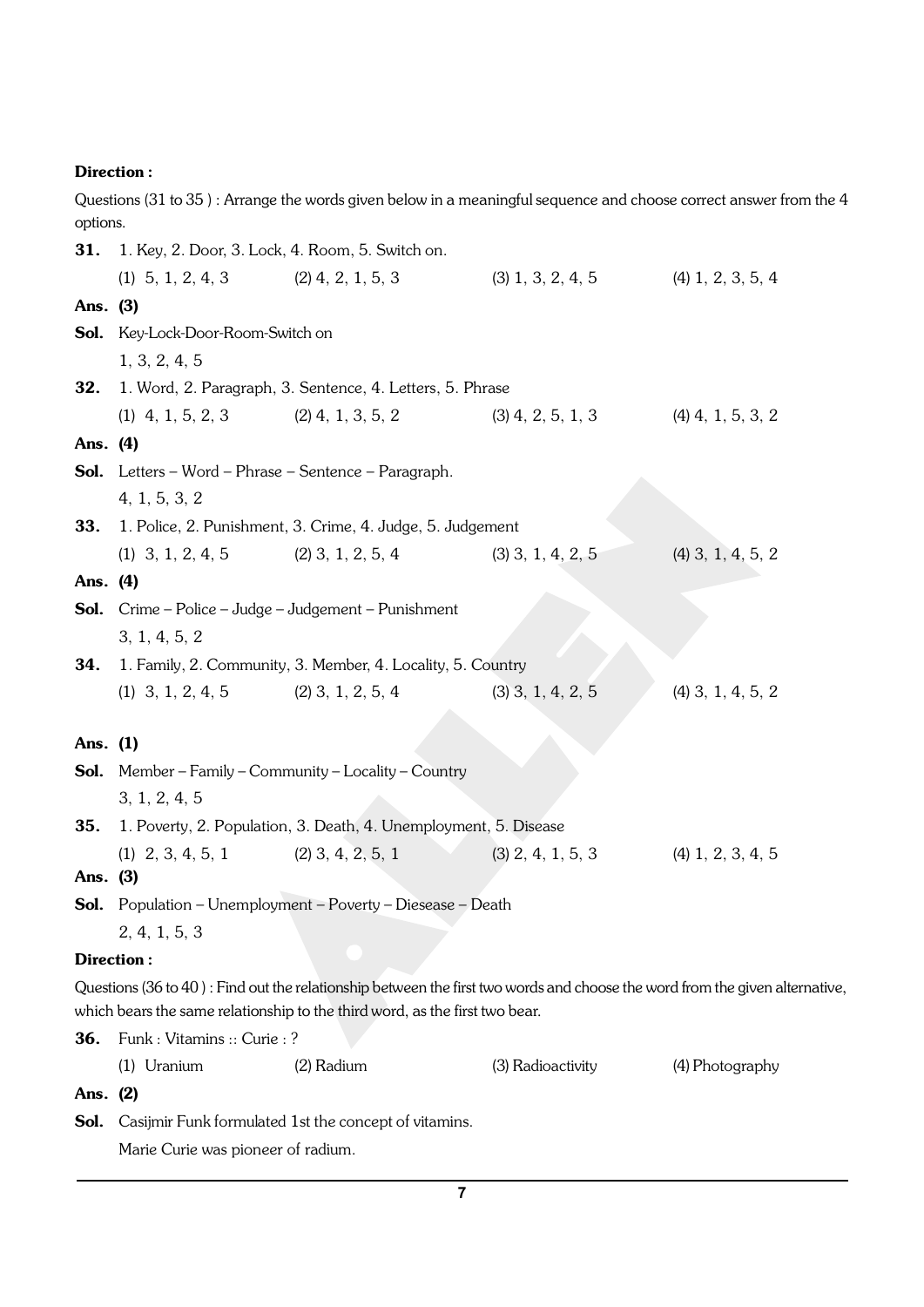| 37.        | Virology: Virus: Semantics: ?        |      |                                                                          |                                                                                  |                                                                                                                          |
|------------|--------------------------------------|------|--------------------------------------------------------------------------|----------------------------------------------------------------------------------|--------------------------------------------------------------------------------------------------------------------------|
|            | (1) Amoeba                           |      | (2) Language                                                             | (3) Nature                                                                       | (4) Society                                                                                                              |
| Ans. (2)   |                                      |      |                                                                          |                                                                                  |                                                                                                                          |
| Sol.       | Virology deals with effects of virus |      |                                                                          |                                                                                  |                                                                                                                          |
|            |                                      |      | Similarly semantics deals with the effects of language.                  |                                                                                  |                                                                                                                          |
| 38.        | Pituitary: Brain: Thymus: ?          |      |                                                                          |                                                                                  |                                                                                                                          |
|            | $(1)$ Larynx                         |      | (2) Spinal Cord                                                          | $(3)$ Throat                                                                     | $(4)$ Chest                                                                                                              |
| Ans. (4)   |                                      |      |                                                                          |                                                                                  |                                                                                                                          |
| Sol.       | Pituitary is a gland in the brain.   |      |                                                                          |                                                                                  |                                                                                                                          |
|            |                                      |      | Similarly, Thymus is a gland of chest                                    |                                                                                  |                                                                                                                          |
| <b>39.</b> | Vine: Graphes: Poppy:?               |      |                                                                          |                                                                                  |                                                                                                                          |
|            | $(1)$ Opium                          |      | $(2)$ Toabacco                                                           | (3) Pears                                                                        | (4) Pineapple                                                                                                            |
| Ans. (1)   |                                      |      |                                                                          |                                                                                  |                                                                                                                          |
| Sol.       | 1st is obtained from 2nd             |      |                                                                          |                                                                                  |                                                                                                                          |
|            | Poppy is obtained from opium.        |      |                                                                          |                                                                                  |                                                                                                                          |
| 40.        |                                      |      | Karanataka : Gold :: Madhya Pradesh : ?                                  |                                                                                  |                                                                                                                          |
|            | (1) Diamond                          |      |                                                                          | (3) Copper                                                                       | $(4)$ Gems                                                                                                               |
|            |                                      |      | $(2)$ Iron                                                               |                                                                                  |                                                                                                                          |
| Ans. (1)   | Sol. Gold is mined in Karanataka.    |      |                                                                          |                                                                                  |                                                                                                                          |
|            |                                      |      |                                                                          |                                                                                  |                                                                                                                          |
|            | Diamond is mined in M.P.             |      |                                                                          |                                                                                  |                                                                                                                          |
|            | <b>Direction:</b>                    |      |                                                                          |                                                                                  |                                                                                                                          |
|            |                                      |      |                                                                          |                                                                                  | Questions (41 to 45): In these Questions, one word is coded according to a particular pattern and the condidate is asked |
|            |                                      |      | to given the code leters for the another word follwing the same pattern. |                                                                                  |                                                                                                                          |
| 41.        |                                      |      |                                                                          | In a certain code, LAWN is written as JCUP. How will SLIT be coded in that code? |                                                                                                                          |
|            | $(1)$ QNGV                           |      | $(2)$ QJGV                                                               | $(3)$ QNVG                                                                       | $(4)$ NJGV                                                                                                               |
| Ans. (1)   |                                      |      |                                                                          |                                                                                  |                                                                                                                          |
| Sol.       | A<br>W<br>- L                        | N    |                                                                          |                                                                                  |                                                                                                                          |
|            | $-2$ +2<br>$-2$                      | $+2$ |                                                                          |                                                                                  |                                                                                                                          |
|            | $\mathcal{C}$<br>J<br>U              | P    |                                                                          |                                                                                  |                                                                                                                          |
|            | Similarly                            |      |                                                                          |                                                                                  |                                                                                                                          |
|            | L<br>S<br>$\mathbf{I}$               | T    |                                                                          |                                                                                  |                                                                                                                          |
|            | $-2 +2 -2 +2$                        |      |                                                                          |                                                                                  |                                                                                                                          |
|            | $\mathbf N$<br>G<br>Q                | V    |                                                                          |                                                                                  |                                                                                                                          |
| 42.        |                                      |      |                                                                          |                                                                                  | In a given code, SISTER is coded as 535301. UNCLE as 84670 and BOY as 129. How is RUSTIC written in the                  |
|            | code?                                |      |                                                                          |                                                                                  |                                                                                                                          |
|            | $(1)$ 633185                         |      | $(2)$ 185336                                                             | $(3)$ 363815                                                                     | $(4)$ 581363                                                                                                             |
| Ans. (2)   |                                      |      |                                                                          |                                                                                  |                                                                                                                          |
| Sol.       | <b>SISTER</b>                        |      | UNCLE                                                                    | BOY                                                                              |                                                                                                                          |
|            | 535301                               |      | 84670                                                                    | 129                                                                              |                                                                                                                          |
|            | Direct Coding                        |      |                                                                          |                                                                                  |                                                                                                                          |
|            | RUSTIC                               |      |                                                                          |                                                                                  |                                                                                                                          |
|            | 185336                               |      |                                                                          |                                                                                  |                                                                                                                          |
|            |                                      |      |                                                                          |                                                                                  |                                                                                                                          |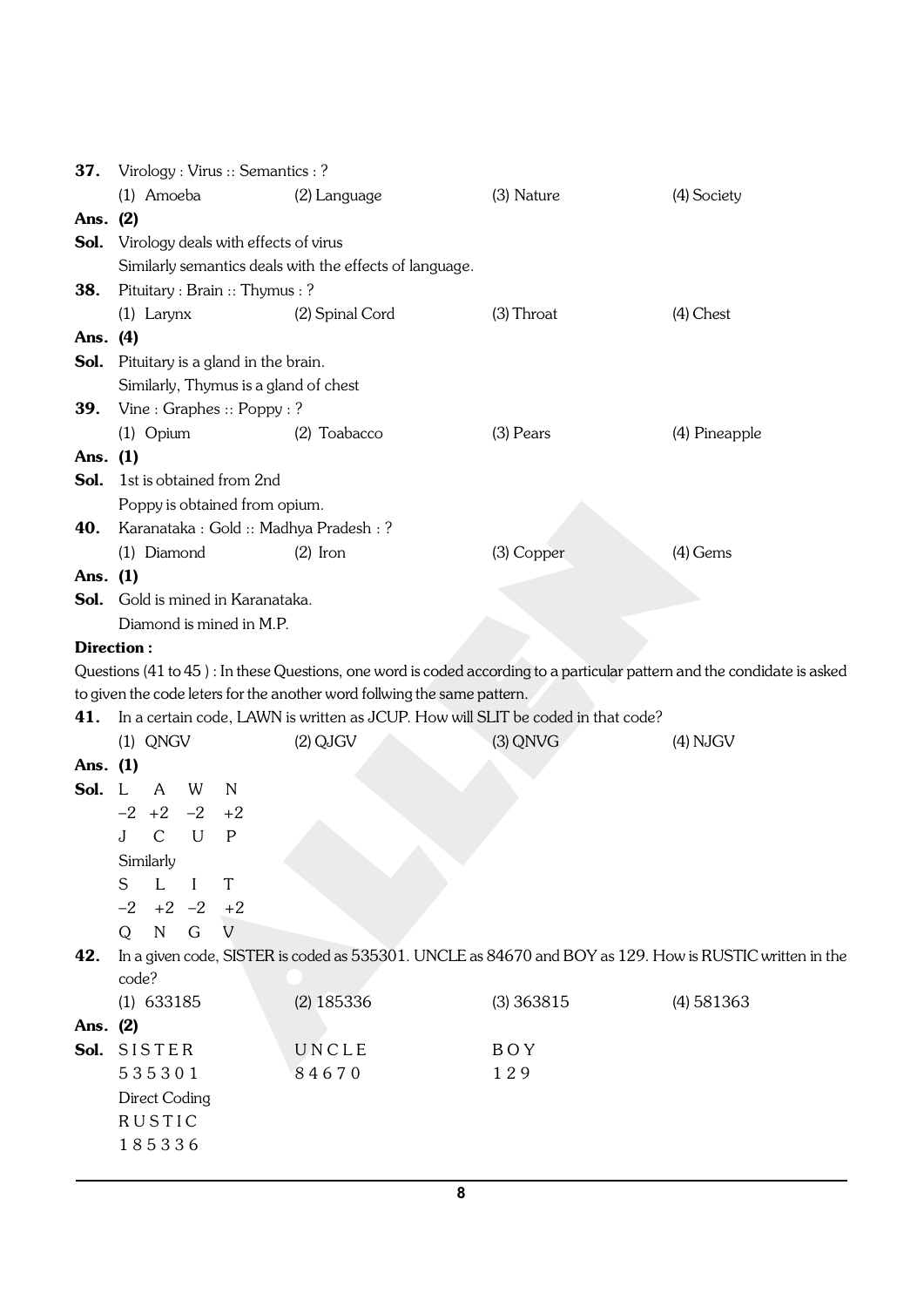| 43.        |                      | In a certain code, LONG is written as 5123 and GEAR is written as 3748. How is LANE written in that code? |             |                   |
|------------|----------------------|-----------------------------------------------------------------------------------------------------------|-------------|-------------------|
|            | $(1)$ 5427           | $(2)$ 5247                                                                                                | (3) 5847    | $(4)$ 5237        |
| Ans. $(1)$ |                      |                                                                                                           |             |                   |
|            | Sol. LONG            | GEAR                                                                                                      |             |                   |
|            | 5 1 2 3              | 3748                                                                                                      |             |                   |
|            | Direct Coding        |                                                                                                           |             |                   |
|            | LANE                 |                                                                                                           |             |                   |
|            | 5427                 |                                                                                                           |             |                   |
| 44.        |                      | In a certain code READ is written as #5%6 and PAID is written as \$%46. How is RIPE written in that code? |             |                   |
|            | $(1)$ #4\$5          | $(2)$ #6\$5                                                                                               | $(3)$ \$4#5 | $(4)$ \$4#6       |
| Ans. $(1)$ |                      |                                                                                                           |             |                   |
|            | Sol. READ            | PAID                                                                                                      |             |                   |
|            | # 5 % 6              | \$ %46                                                                                                    |             |                   |
|            | Direct Coding        |                                                                                                           |             |                   |
|            | <b>RIPE</b>          |                                                                                                           |             |                   |
|            | #4\$5                |                                                                                                           |             |                   |
| 45.        |                      | In a code CORNER is writen as GSVRIV. How can CENTRAL be written in the code?                             |             |                   |
|            | (1) DFOUSBM          | (2) GIRXVEP                                                                                               | (3) GNFJKER | (4) None of these |
| Ans. (2)   |                      |                                                                                                           |             |                   |
|            | Sol. CORNER          |                                                                                                           |             |                   |
|            | $\downarrow$ +4 each |                                                                                                           |             |                   |
|            | GSVRIV               |                                                                                                           |             |                   |
|            |                      |                                                                                                           |             |                   |

Similarly, CENTRAL  $\xrightarrow{+4$ each  $\rightarrow$  G I R X V E P

# Direction :

Questions (46 to 49 ) : In each of the following Questions, four words are given. Which one of them willcome in the thrid position, if all of them are arranged alphabetically as in a dictionary?

|          | <b>46.</b> 1. Bishop   | 2. Bifocal     | 3. Bicycle    | 4. Bitter   |
|----------|------------------------|----------------|---------------|-------------|
| Ans. (1) |                        |                |               |             |
|          | <b>Sol.</b> Bicycle    | <b>Bifocal</b> | Bishop        | Bitter      |
|          |                        | 2              | 3             | 4           |
|          | <b>47.</b> 1. Parasite | 2. Party       | 3. Petal      | 4. Paste    |
| Ans. (2) |                        |                |               |             |
|          | <b>Sol.</b> Parasite   | Party          | Paste         | Petal       |
|          | 1                      | $\overline{2}$ | 3             | 4           |
|          | <b>48.</b> 1. Research | 2. Rational    | 3. Round      | 4. Rustic   |
| Ans. (3) |                        |                |               |             |
|          | <b>Sol.</b> Rational   | Research       | Round         | Rustic      |
|          |                        | 2              | 3             | 4           |
|          | <b>49.</b> 1. Nature   | 2. Native      | 3. Narrate    | 4. Diastole |
| Ans. (1) |                        |                |               |             |
|          | <b>Sol.</b> Diastole   | Narrate        | <b>Native</b> | Nature      |
|          | 1                      | 2              | 3             | 4           |
|          |                        |                |               |             |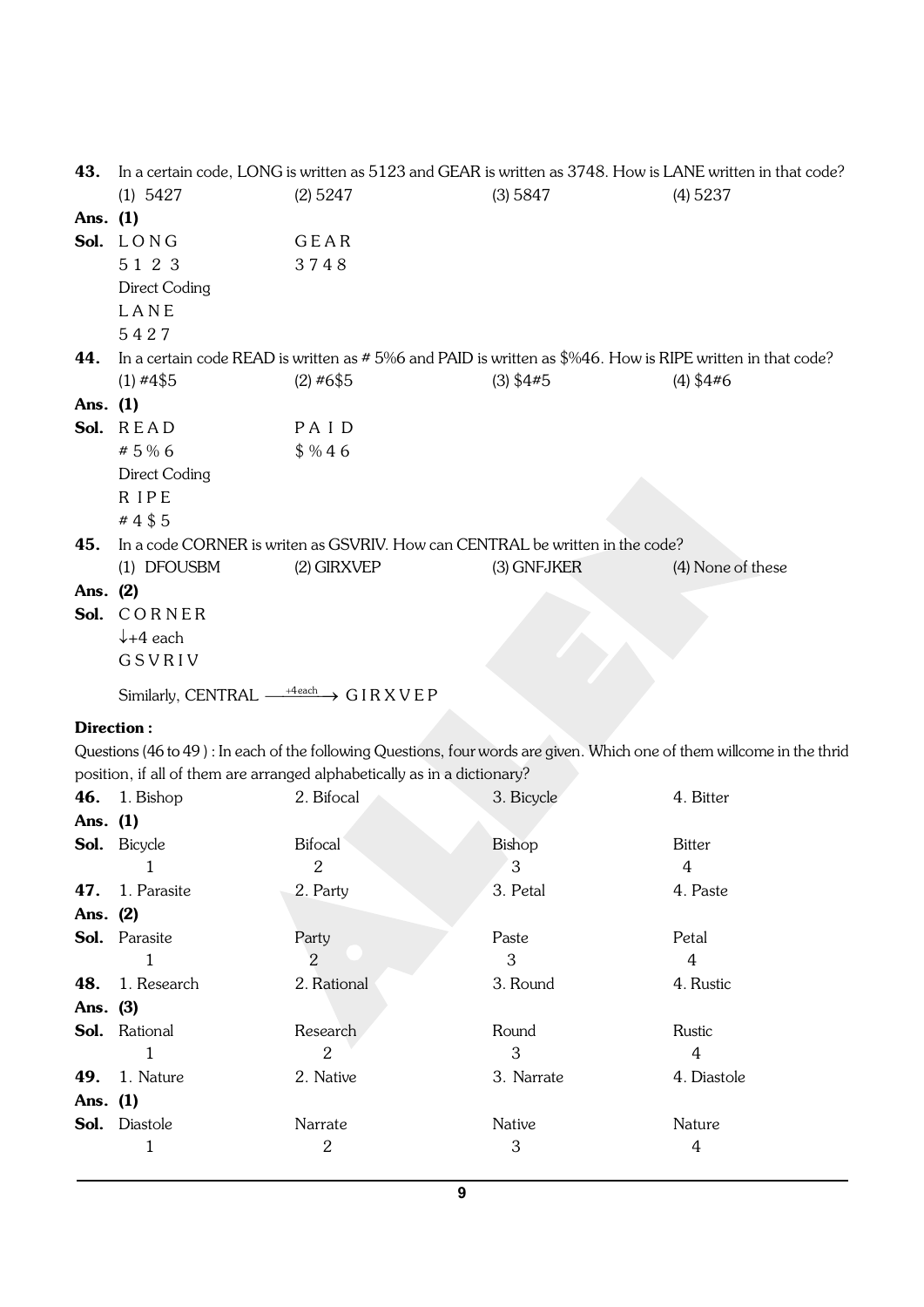Questions (50 to 55 ) : From the given five groups of letters, four of them are similar to each other in some manner, while one is different and this is to be choosen from the four alternative answers.

50. DE, PQ, TU, MO, FG (1) DE  $(2) PQ$  (3) TU (4) MO Ans. (4) **Sol.**  $\bigcup_{+1}^{\text{DE}} \bigcup_{+1}^{\text{PQ}} \bigcup_{+1}^{\text{TU}} \bigcup_{+1}^{\text{MO}} \bigcup_{+2}^{\text{MO}}$  $F \underset{+1}{\bigcup}$ MO is different from Rest 51. XW, FG, ML, PO, TS (1) XW (2) FG (3) ML (4) PO Ans. (2) Sol. Except FG, all letters have -1 pattern. 52. BD, MP, NQ, HK, TW (1) BD (2) MP (3) NQ (4) HK Ans. (1) Sol. Except BD, all letters have +3 pattern. 53. AE, AI, IO, EI, OU (1) AE (2) AI (3) IO (4) EI Ans. (2) **Sol.**  $A, \overline{E, I}, \overline{O, U}$  are vowels is sequence.  $\therefore$  AI is odd one out. 54. KP, MN, HR, GT, EV (1) KP (2) MN (3) HR (4) GT Ans. (3) **Sol.** A B C D E F G H I J K L M<br>Z Y X W V V T S R Q P O N Sum of both letters is 27. so HR is odd one out. 55. Monday, Tuesday, Thursday, Saturday (1) Monday (2) Tuesday (3) Thursday (4) Saturday Ans. (1)

Sol. Except Moday all these days are even numbered days.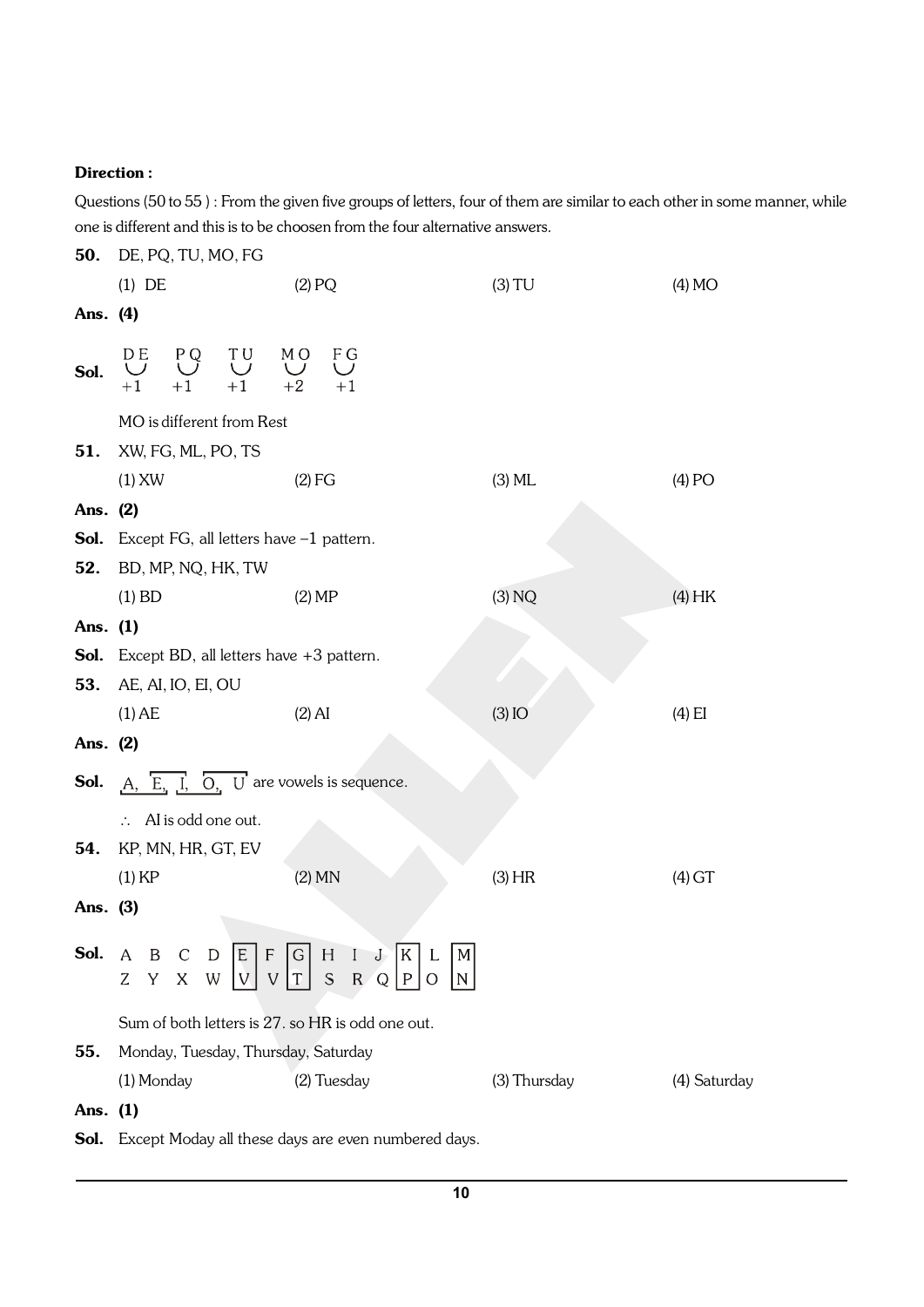# Questions (56 to 60) :

56. Which of the following diagrams indicates the best relation between Hockey, Football and Cricket?

![](_page_10_Figure_3.jpeg)

![](_page_10_Figure_4.jpeg)

![](_page_10_Figure_5.jpeg)

58. Which of the following diagrams indicates the best relation between Moon, Sun and Earth?

![](_page_10_Figure_7.jpeg)

59. Which of the following diagrams indicates the best releationship between Hospital, Nurse and Patient?

![](_page_10_Figure_9.jpeg)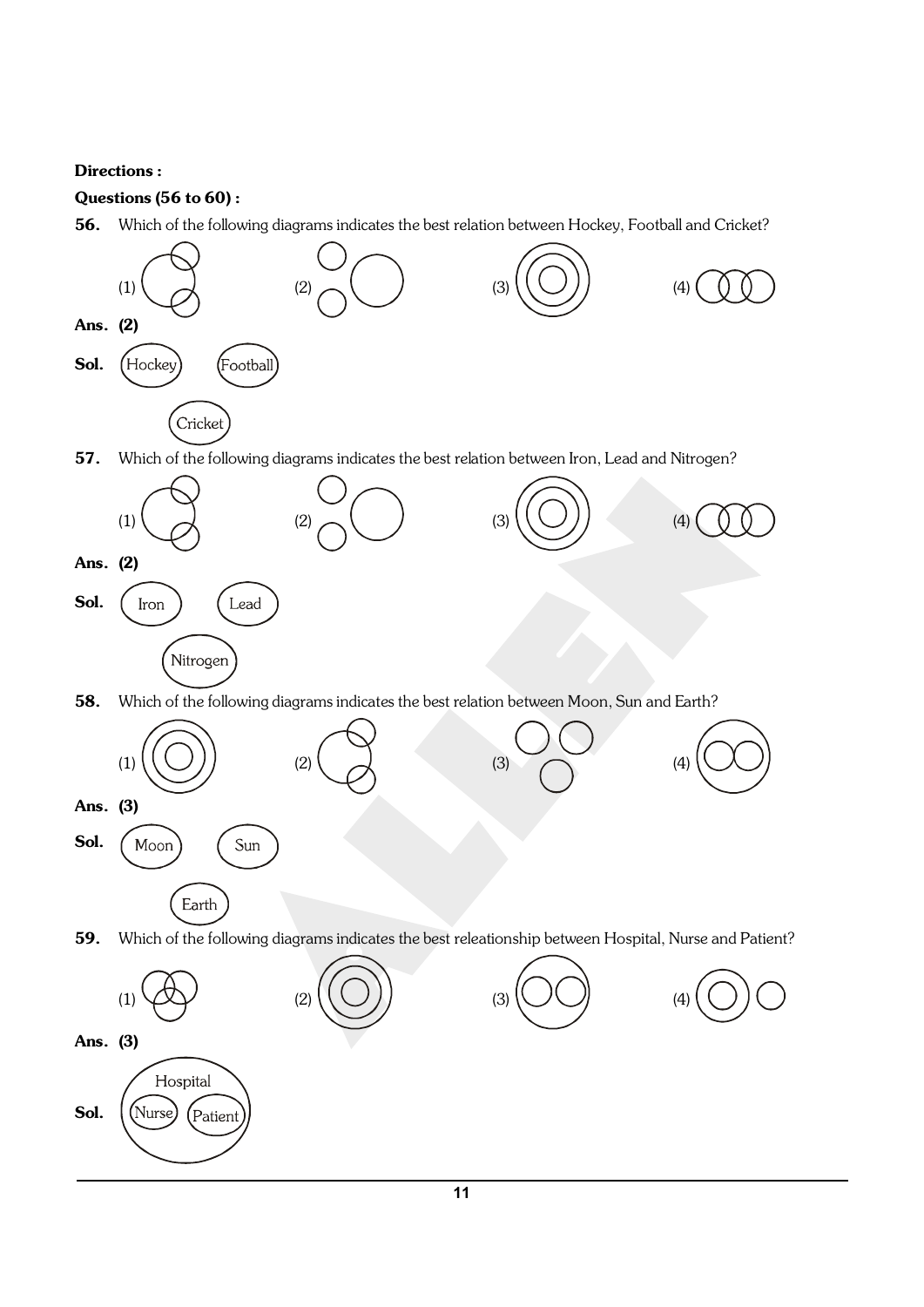60. Which of the following diagrams indicates the best relationship between Mercury, Zinc and Metal?

![](_page_11_Figure_1.jpeg)

#### Directions :

Questions (61 to 65): These Questions are based on analytical reasoning.

61. Find the minimum number of straight lines required to make the given figure.

![](_page_11_Figure_5.jpeg)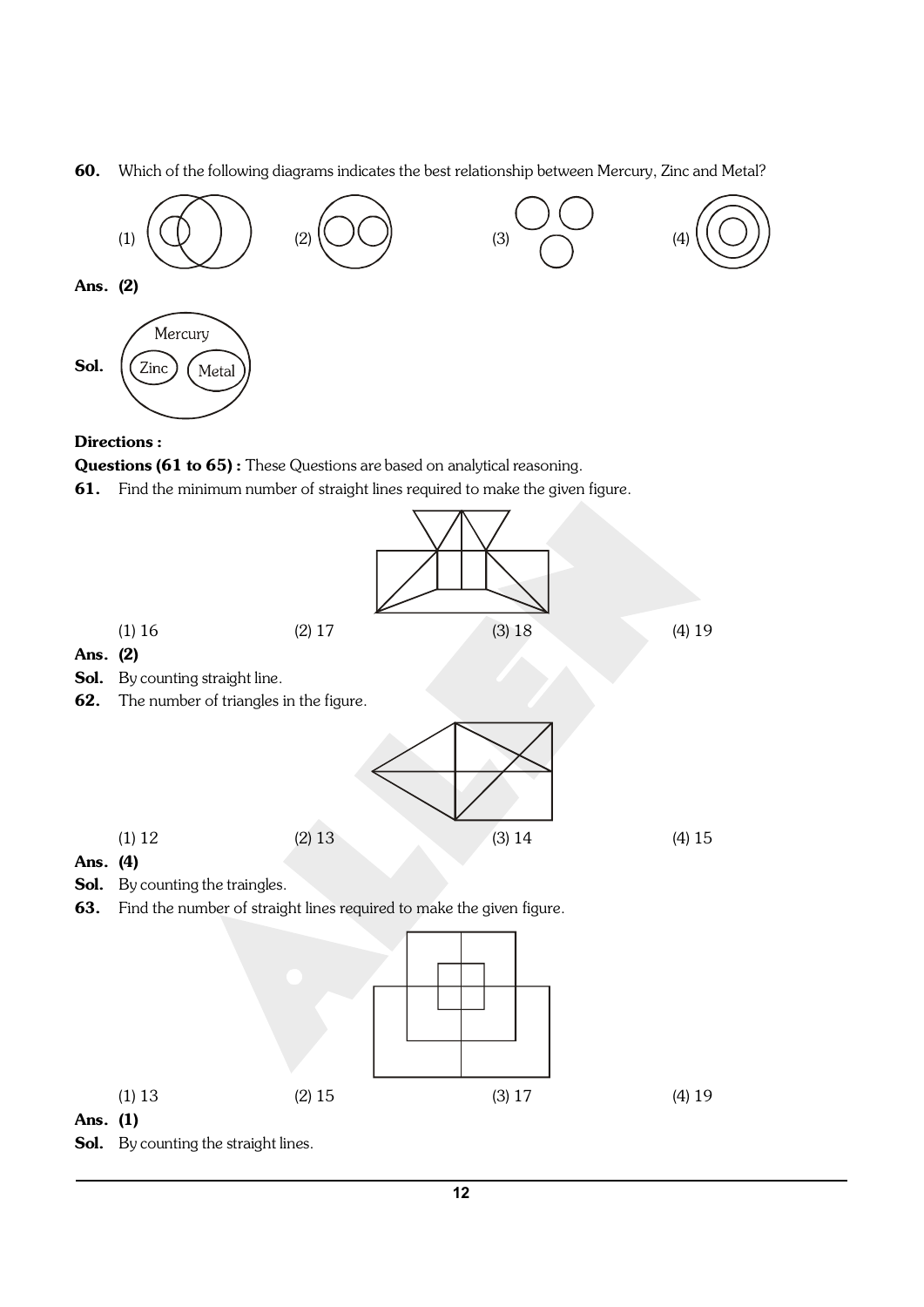64. The number of triangles in the given figure.

![](_page_12_Figure_1.jpeg)

(1) 8 (2) 10 (3) 12 (4) 14

# Ans. (4)

Sol. By counting triangles.

# Directions :

Questions (66 to 70) : Each of the following Questions consists of a set of three figures X, Y and Z showing a sequence of folding of piece of paper. Figure (Z) shows the manner in which the folded paper has been cut. These three figures are followed by four anser figures from which you have to choose a figure which would mostly closely resemble the unfolded form of figure (Z).

![](_page_12_Figure_6.jpeg)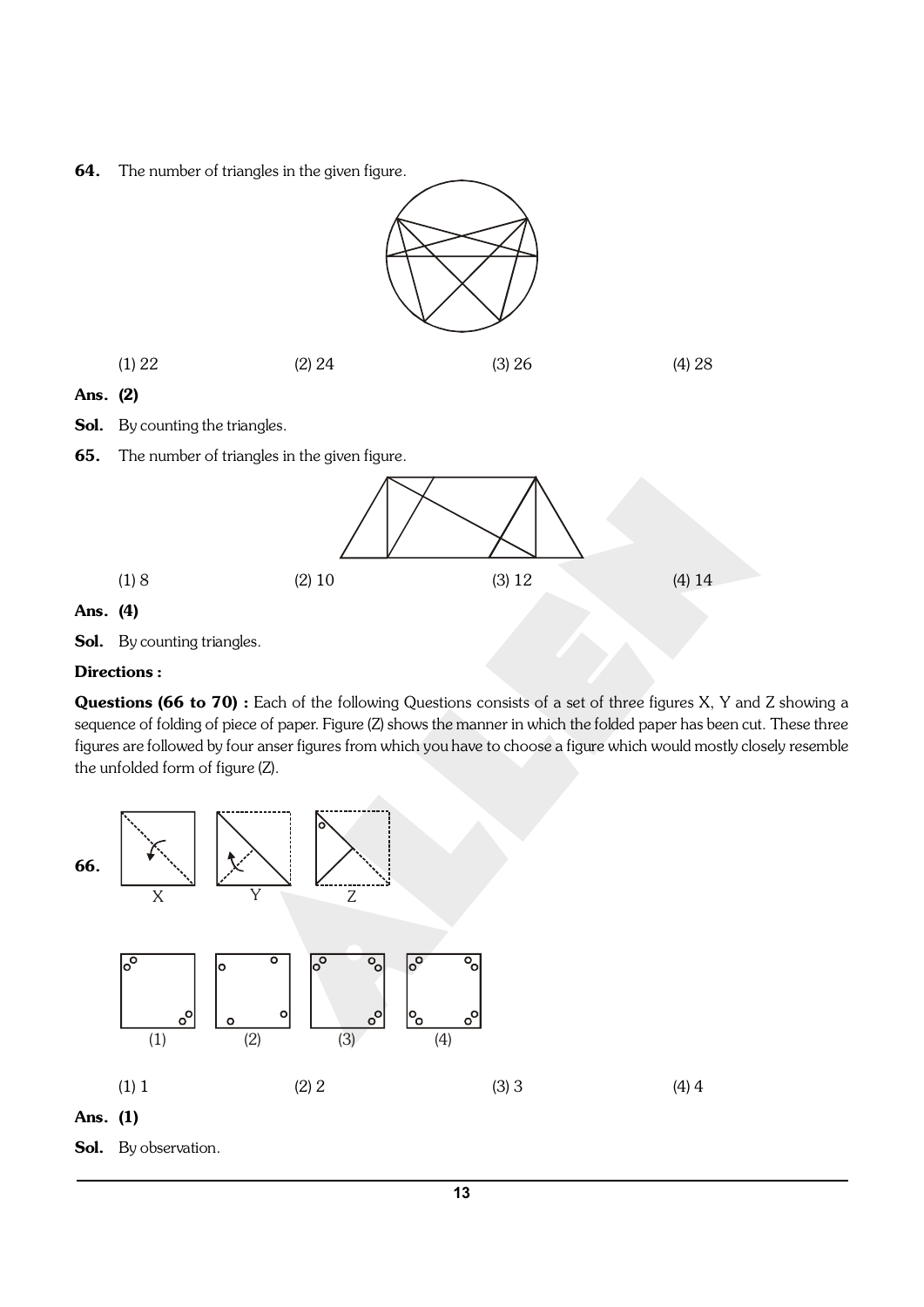![](_page_13_Figure_0.jpeg)

Ans. (3)

Sol. By observation.

![](_page_13_Figure_3.jpeg)

Ans. (2)

Sol. By observation.

![](_page_13_Figure_6.jpeg)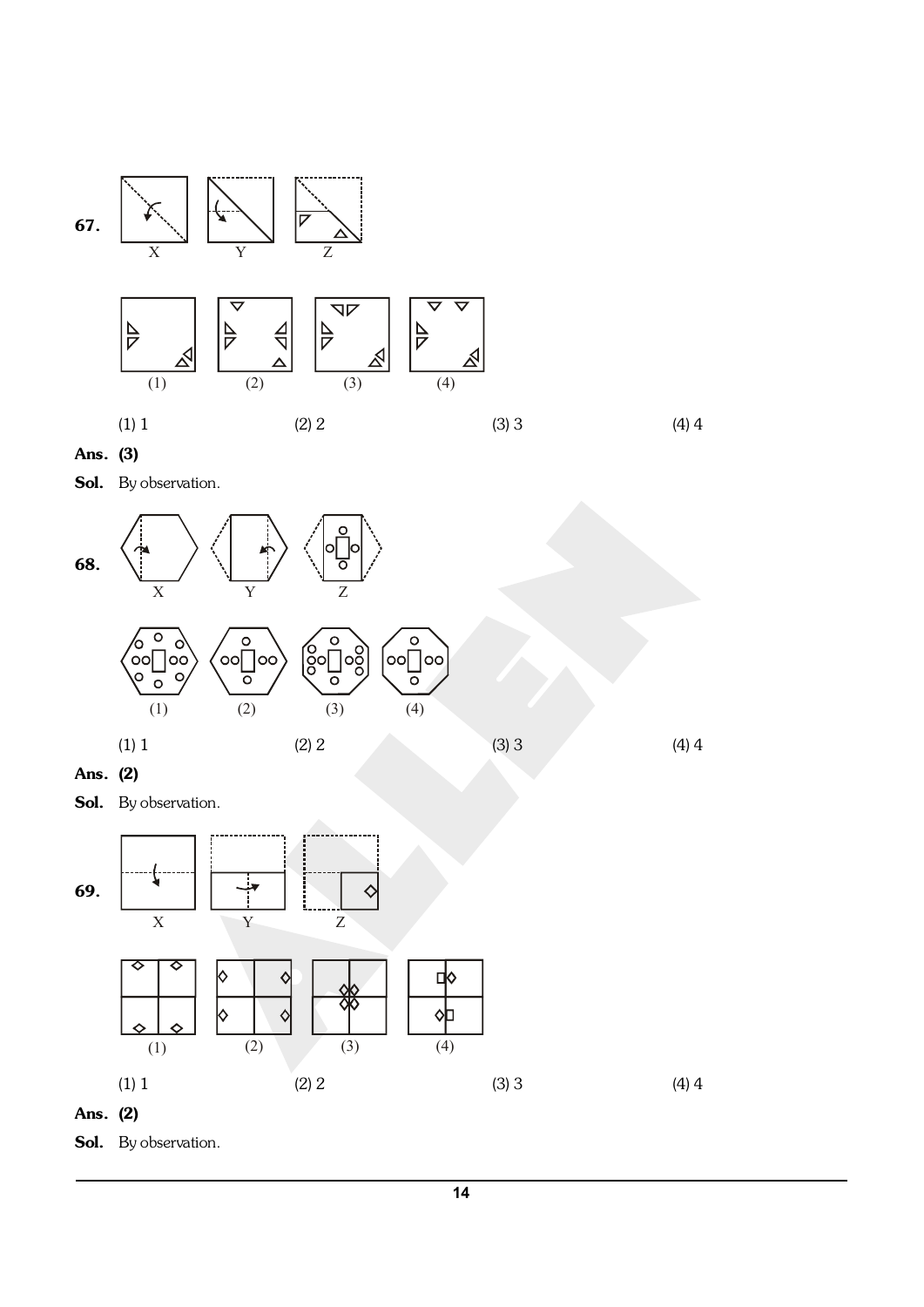![](_page_14_Figure_0.jpeg)

Ans. (3)

Sol. By observation.

## Directions :

Questions (71 to 75) : In each of the following questions, choose the correct mirror images of the given fig. (X) from amongst the four alternatives (1), (2), (3), (4) given along with it. Mirror is placed right to each figure.

![](_page_14_Figure_5.jpeg)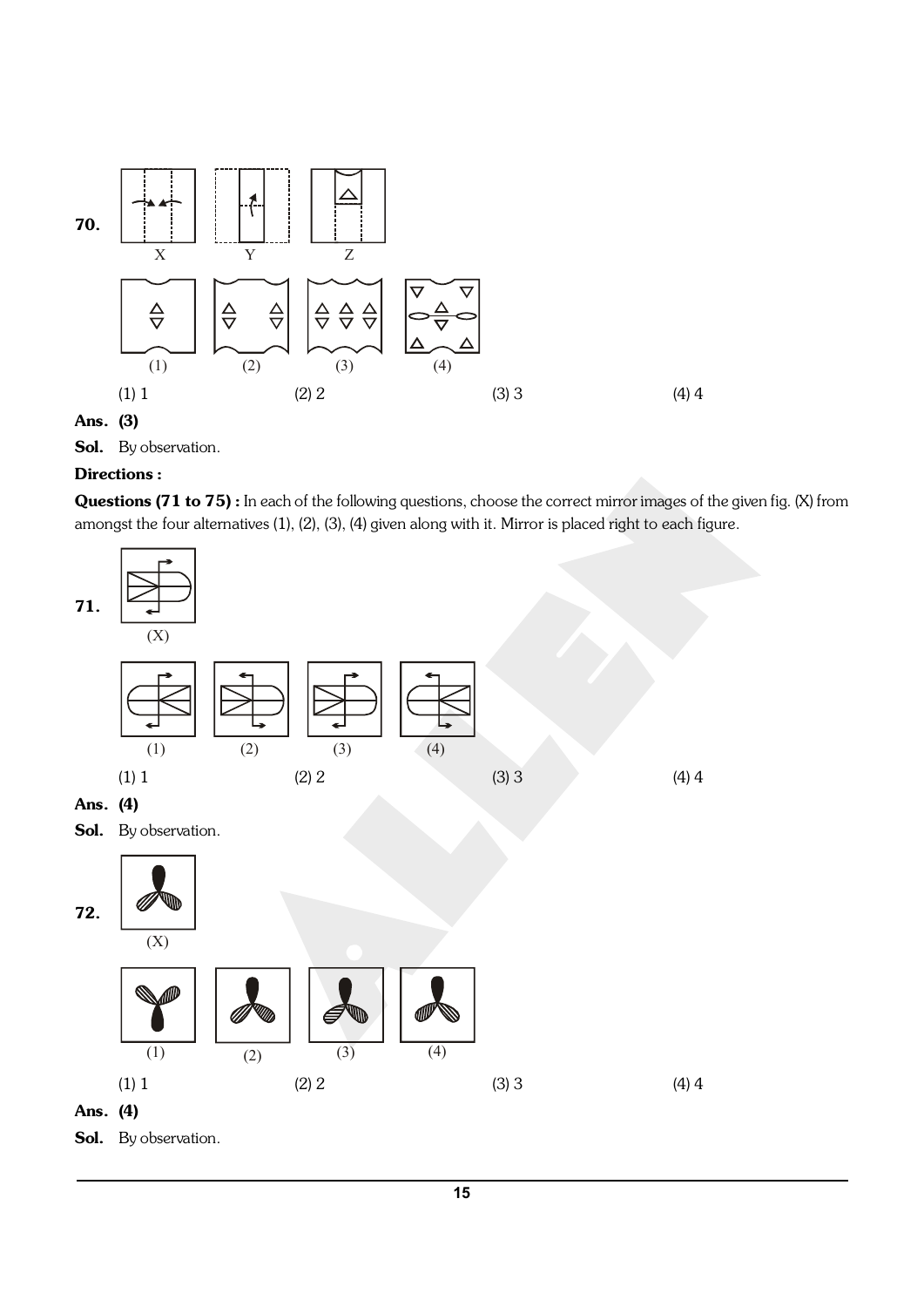![](_page_15_Figure_0.jpeg)

Questions (76 to 80) : The reflection of an object as seen in water is called its water image. It is the inverted image. Find the water image of the figure (X) from the four alternative answers.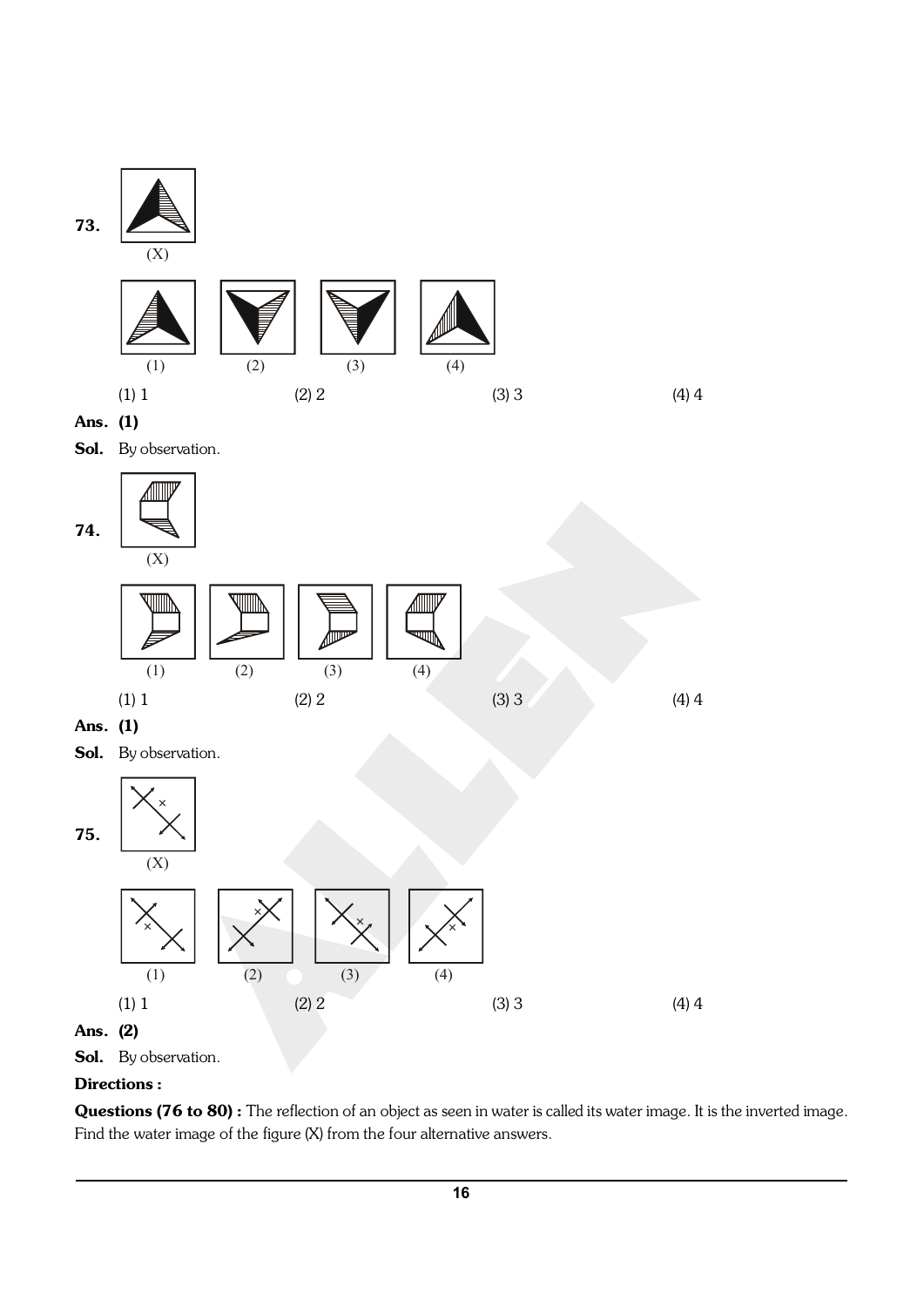![](_page_16_Figure_0.jpeg)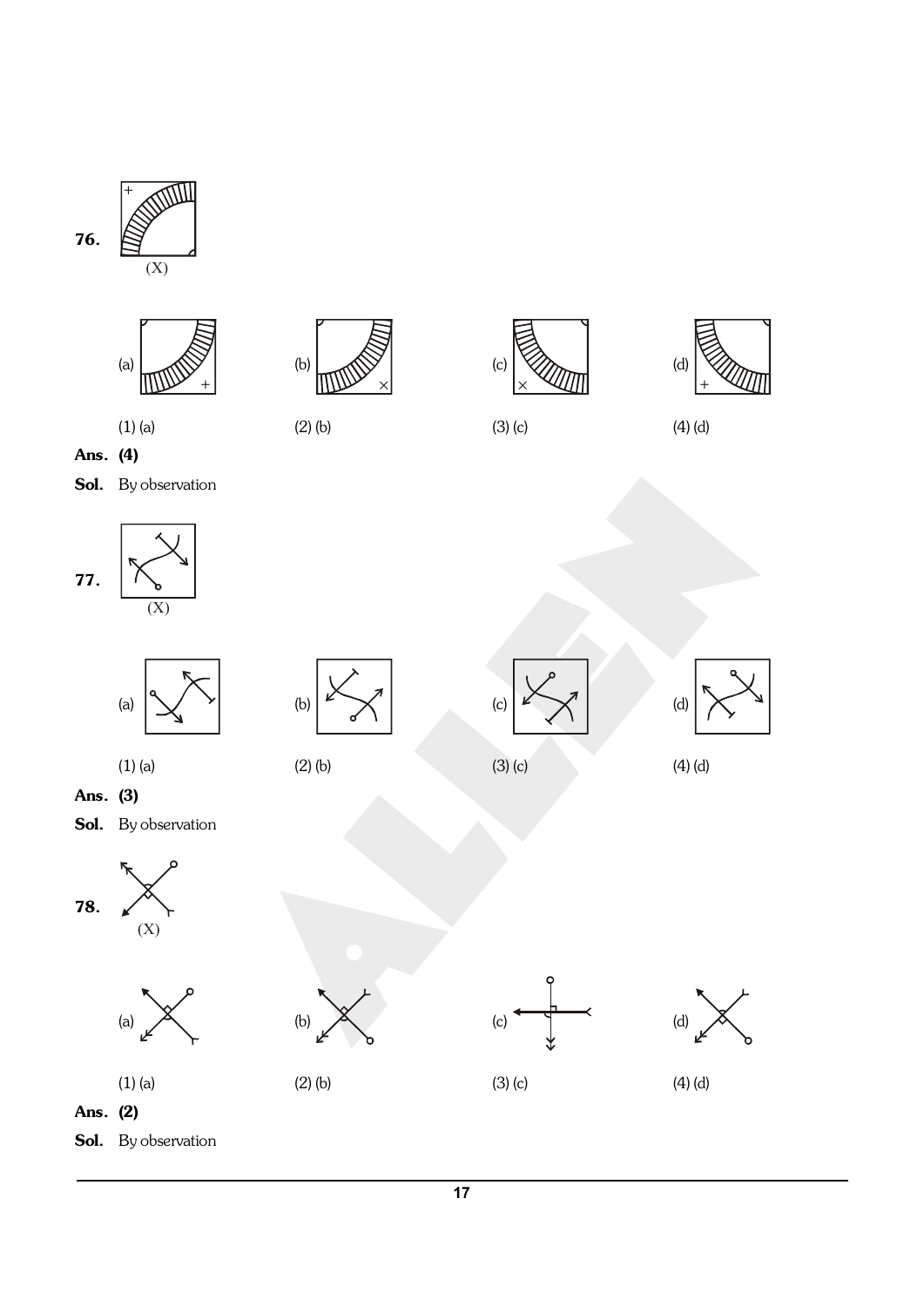![](_page_17_Figure_0.jpeg)

Sol. By observation

# Directions :

Questions (81 to 85) : In each of the following questions, choose the figure which is different from the rest.

![](_page_17_Figure_4.jpeg)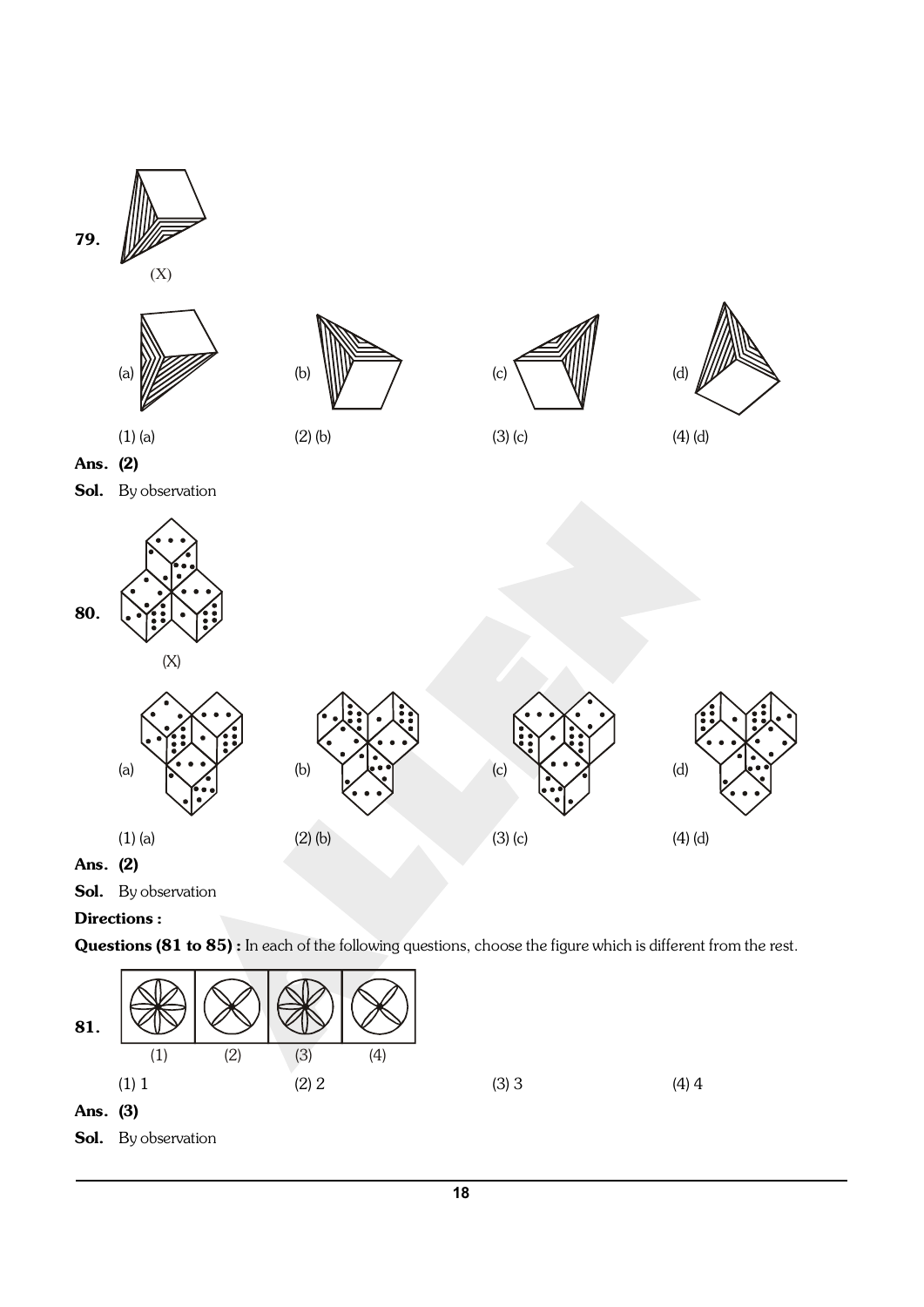![](_page_18_Figure_0.jpeg)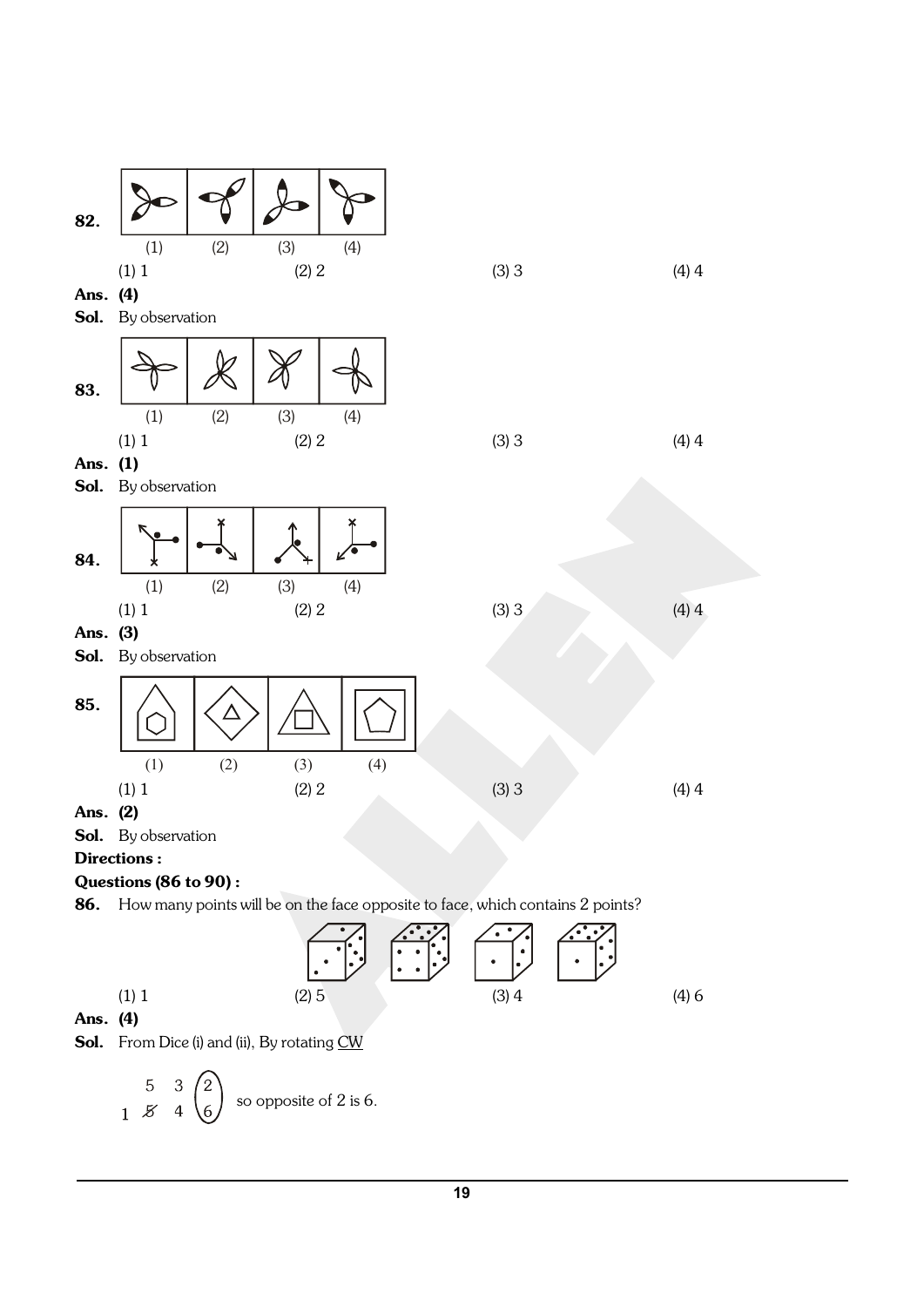#### 87. Which number is on the face opposite to 6?

![](_page_19_Figure_1.jpeg)

#### Ans. (2)

Sol. From dice (i) and (iv), By rotating CW

$$
\begin{array}{ccc}\n2 & 3 & 6 \\
5 & \mathcal{Z} & 4 & 1\n\end{array}
$$
 so opposite of 6 is 1.

88. Two positions of a dice are shown below. When number '1' is on the top, what number will be at the bottom?

![](_page_19_Figure_6.jpeg)

#### Ans. (2)

- Sol. Here opposite of 1 is 5. {In general dice when two forces are common than 3rd face in both the dices oppoiste to each other.}
- 89. Here 4 positions of a cube are shown. Which sign will be opposite to  $\pm$ ?

![](_page_19_Figure_10.jpeg)

#### Ans. (3)

- **Sol.** From Dice (i) & (iv). Here oppoiste of  $\pm$  is  $\underline{x}$ .
	- {Two faces common, so 3rd faces in both the dices opposite to each other}.
- 90. The position of a cube are shown below. Which letter will be on the face opposite to face with A?

![](_page_19_Figure_15.jpeg)

- Ans. (1)
- **Sol.** Adjecent of  $A \rightarrow B$ , C, E, F So, opposite of A is D.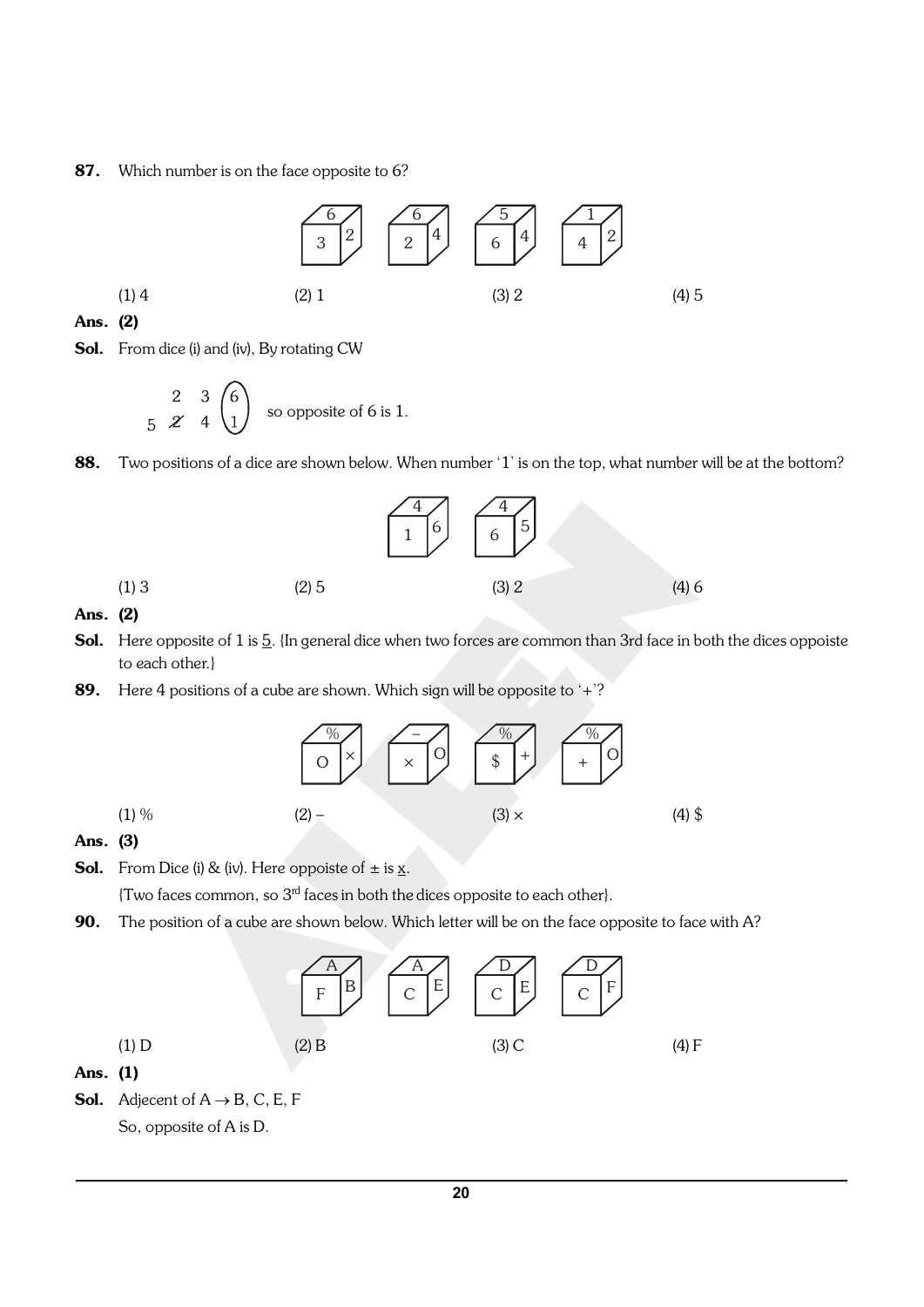Questions (91 to 95) : Each of the following questions consists of five figures marked A, B, C, D and E called the problem figures; followed by five other figures marked 1, 2, 3, 4 and 5 called the answer figures. Select a figure which will continue the same series as established by the five problem figures.

![](_page_20_Figure_3.jpeg)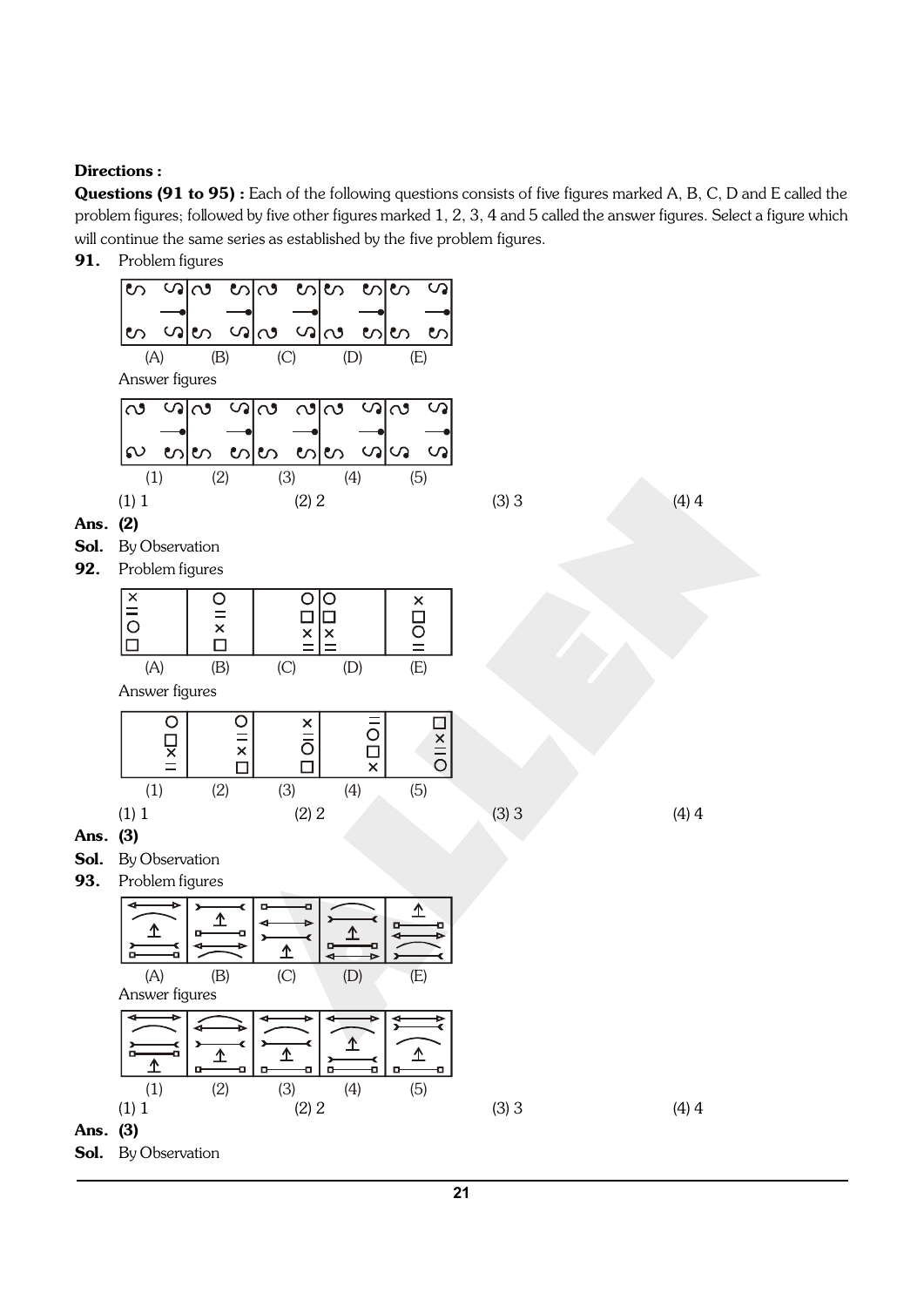#### 94. Problem figures

![](_page_21_Figure_1.jpeg)

Sol. By Observation

# Directions :

Questions 96 to 100 : Each of the following questions consists of two sets of figures. There is a definite relationship between figures A to B. Establish a similar relationship between figures C and D by selecting suitable figure from the answer set :

![](_page_21_Figure_6.jpeg)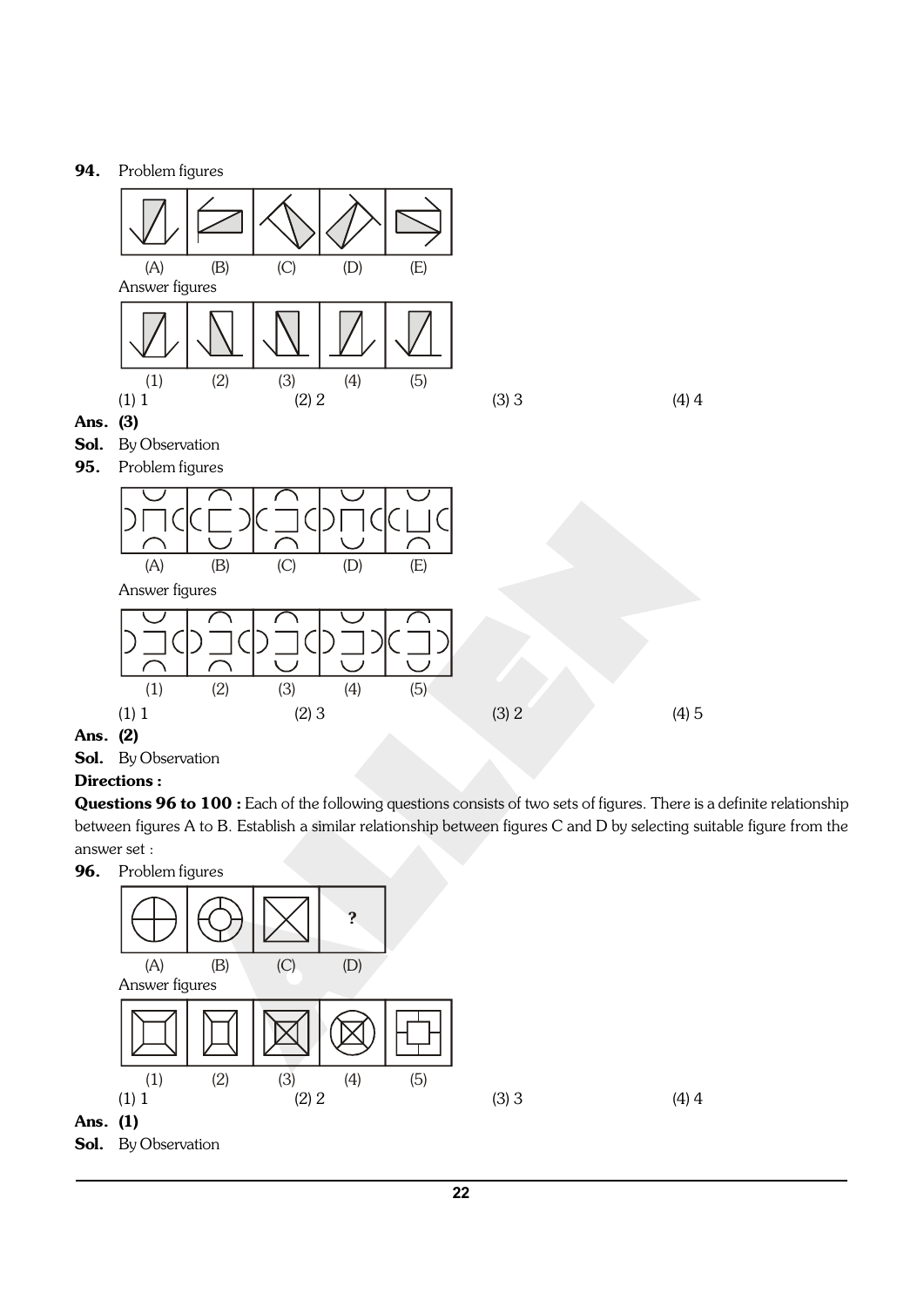![](_page_22_Figure_1.jpeg)